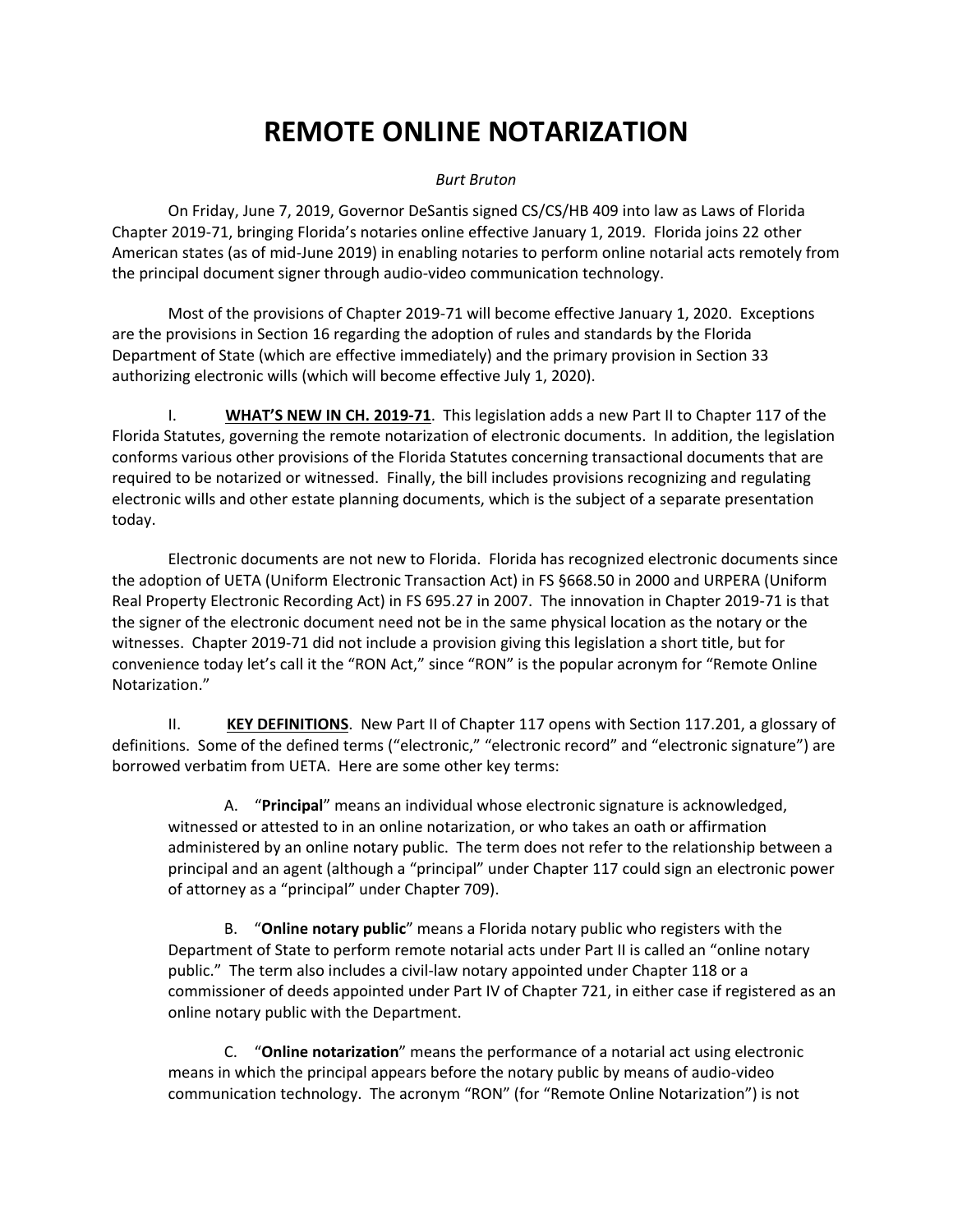defined in F.S. §117.201, but companies that offer the technology services necessary for remote online notarization are called "RON service providers."

D. "**Audio-video communication technology**" means technology *in compliance with applicable law* which enables real-time, two-way communication using electronic means in which participants are able to see, hear, and communicate with one another. Note that the phrase "in compliance with applicable law" is intended to encompass the law of any jurisdiction that recognizes such technology for remote online notarization.

E. "**Appear before**," "**before**" or "**in the presence of**" mean either (i) in the physical presence of another person; or (ii) outside of the physical presence of another person, but able to see, hear, and communicate with the person by means of audio-video communication technology. Because these particular definitions generally apply only within Chapter 117, it was necessary to make this same conceptual change regarding physical presence in other parts of the Florida Statutes, including F.S. §92.50, §689.01 and §695.03 (see Topic IX below).

III. **HOW TO REGISTER AS A FLORIDA ONLINE NOTARY PUBLIC**. New Section 117.225 prescribes the requirements for registration as an online notary public in Florida. To become registered as an online notary public in Florida, one must:

A. Be authorized to act as a Florida notary public (Part I of Chapter 117), as a Florida civil-law notary (Chapter 118), or as a Florida commissioner of deeds (Part IV of Chapter 721).

B. Take a two-hour training course covering the duties, obligations and technology requirements for serving as an online notary public.

C. Pay the \$10.00 notary registration fee required under F.S. §113.01 (it is not entirely clear whether this is an additional fee after paying the \$10.00 fee required for a general notary commission—note the redundancy with requirement A above if this fee is *not* additional).

D. Submit a signed and sworn registration to the Florida Department of State, which is the agency charged with regulating Florida notaries.

E. Identify to the Department the notary's intended RON service provider and confirm that its technology and processes satisfy the requirements of Chapter 117 and any rules adopted by the Department (note that the statute does not contemplate that the Department will register or evaluate RON service providers; rather, the online notary public is responsible for assuring the Department that her or his chosen RON service provider's technology and processes meet the statutory and regulatory requirements).

F. Provide evidence satisfactory to the Department that the registrant has obtained a \$25,000 bond (such a bond also satisfies the general bonding requirement for notaries public under F.S. §117.01(7)).

G. Provide evidence satisfactory to the Department that the registrant is covered by errors and omissions insurance in the minimum amount of \$25,000.

IV. **REMOTE NOTARIAL ACTS**. New Section 117.209 prescribes the authority of a Florida online notary public to perform remote notarial acts.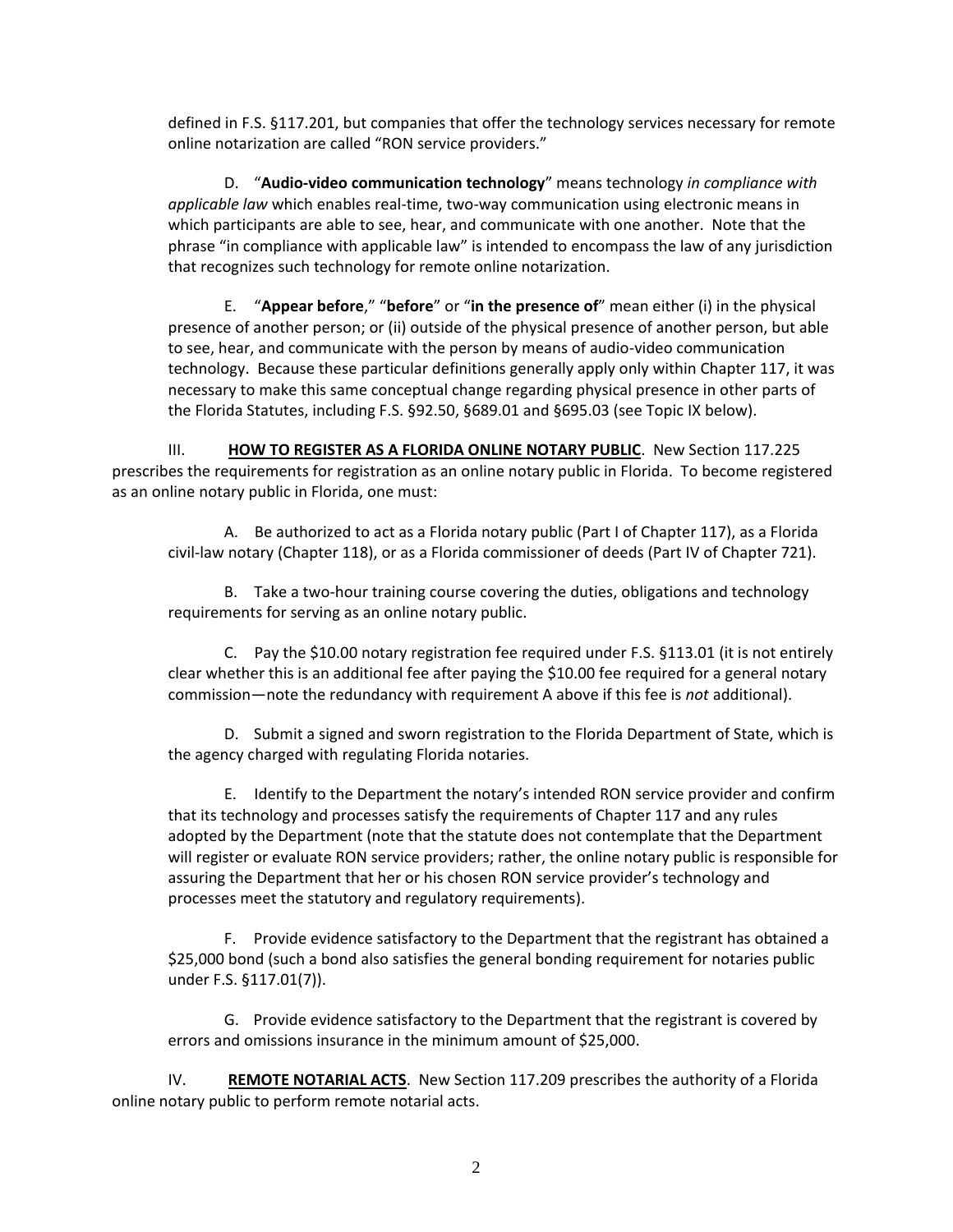A. **Online notaries can do** *almost* **anything**. Section 117.209(1) provides that a Florida online notary public may perform any of the functions of a notary public under Part I of Chapter 117, *except* conducting a marriage ceremony.

B. **Limitations on remote witnessing**. Other provisions of the RON Act impose limitations on the effectiveness of certain remote notarial acts, such as the remote witnessing of a power of attorney that grants certain "super powers" enumerated in §709.2202 or the remote witnessing of a will, power of attorney or certain other documents identified in §117.285(5) that are executed by a vulnerable adult (discussed below).

C. **General authorization for remote notarization**. Subject to those limitations, Section 117.215(1) provides that if any provision of Florida law requires a notarial act, then an online notarization in compliance with Part II of Chapter 117 (and any rules adopted by the Department) satisfies that requirement.

D. **"Appearing before" an online notary**. Section 117.209(2) provides that an online notary public may perform a notarial act if the principal appears before the online notary public either by physical presence or by means of audio-video communication technology. This same result is likely also achieved by the new definition of "appear before" in §117.201(1) to mean either physical presence or remote presence through technology.

E. **Location of notary**. Sections 117.209(3) and 117.265(1) both provide that a Florida online notary public must be physically located in Florida when performing the notarial act, regardless of where the principal or any witnesses are physically located (this limitation on the physical location of the online notary public does not apply to a Florida commissioner of deeds).

F. **Governing law**. Sections 117.209(4) and 117.265(1) both provide that the validity of a notarial act performed by a Florida online notary public is governed by Florida law. If the principal is located outside the State of Florida, F.S. § 117.265(3) requires the Florida online notary public to confirm, either verbally or in writing, that the principal desires that the notarial act be performed by a Florida notary public under the laws of this state.

G. **Part I applies to online notaries**. Section 117.235 provides that an online notary public is subject to all the general provisions of Part I of Chapter 117. *Ethical note*: existing F.S. §117.107(5) provides that a Florida notary public may not notarize a signature on a document if it appears that the signer is mentally incapable of understanding the nature and effect of the document at the time of notarization. New F.S. §117.285(5)(e) specifically calls out this existing provision in the context of notarizing an electronic will and certain other documents that are subject to special witnessing provisions under §117.285(5).

H. **Identifying an online notarial act**. Section 117.265(7) requires that the electronic notarial certification must identify an online notarial act as such (this requirement may be satisfied by including the words "online notary" in or adjacent to the online notary public's seal). The RON Act also revises the non-exclusive statutory forms of oaths and acknowledgments found in F.S. §117.05(13) and revises the non-exclusive short forms of acknowledgment found in F.S. §695.25 to include a statement specifying whether the principal appeared by physical presence or by online notarization.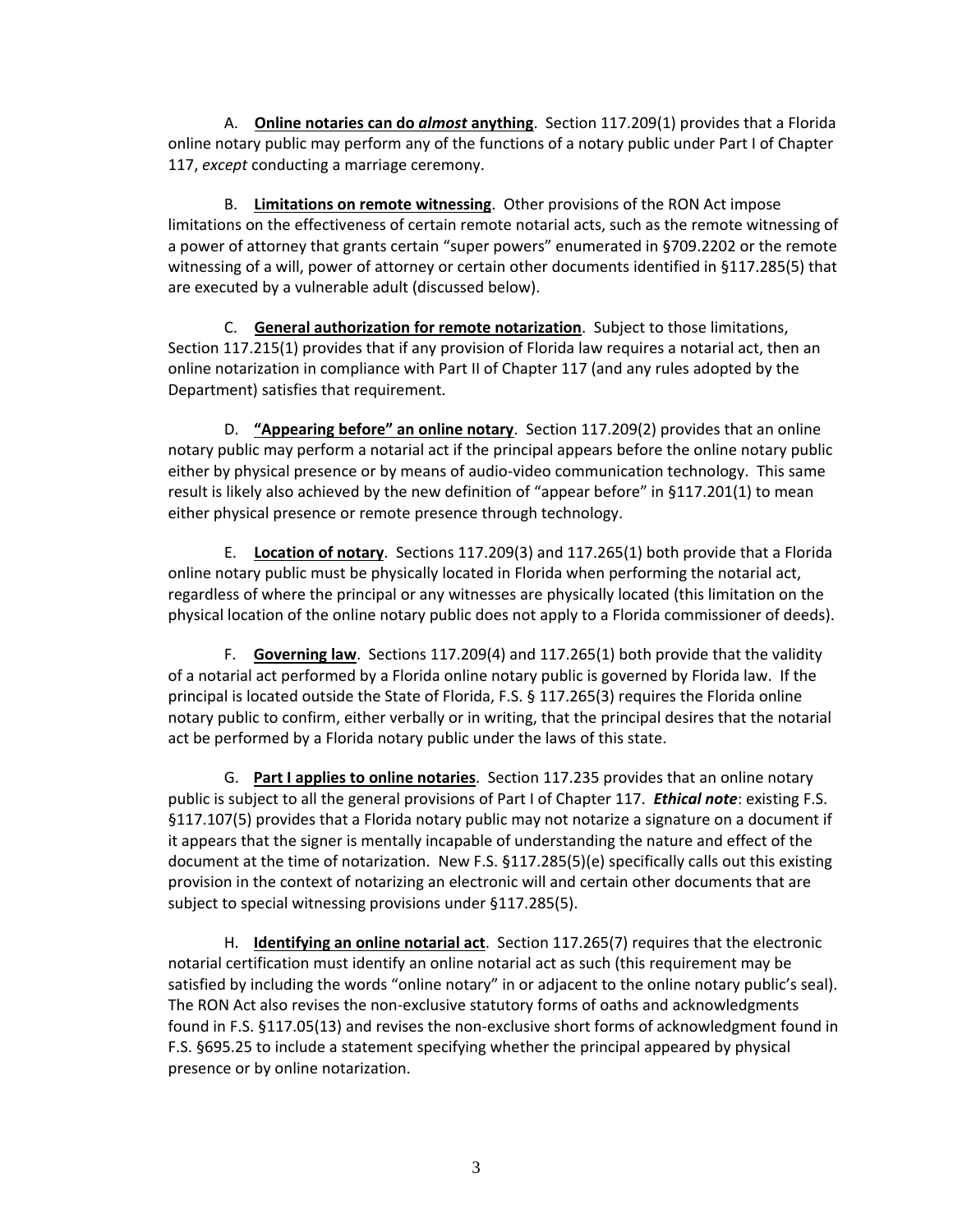I. **Fees**. Section 117.275 imposes a \$25 limit on the fee that may be charged for performing an online notarization (fees for other services are not regulated by this section). In addition, §117.255(6) imposes a \$20 limit on the fee that an online notary public may charge for making and delivering an electronic copy of an electronic record; the notary cannot charge a copy fee to the parties to the electronic record and certain other specified persons.

V. **IDENTITY CONFIRMATION**. Because the RON Act substitutes technology instead of physical presence before the online notary public, the new law includes detailed requirements for confirming the identity of the principal and witnesses signing the electronic document. Although conceivably the technology platforms *could* enable an online notary public to perform these identity confirmation steps while connected online with the principal and witnesses in real time, the systems available today from most RON service providers perform the identity confirmation procedures through an online software process *before* the online notary public is connected in real time with the principal and any witnesses through audio-video communication technology. Although the identity confirmation process may be automated and performed before the real-time connection with the online notary public, the required audio-video recording of the online notarial act (see Topic VI below) must include confirmation of the identity of the principal and any witness.

A. **Definitions**. Here are some important new definitions pertaining to identity confirmation in an online notarization:

1. "**Government-issued identification credential**" means any approved credential for verifying identity under existing F.S. §117.05(5)(b)2, which lists various identification documents that are now acceptable by any Florida notary if the document is current or has been issued within the past 5 years and bears a serial or other identifying number.

2. "**Credential analysis**" means a process or service, in compliance with applicable law, in which a third party aids an online notary public in affirming the validity of a government-issued identification credential and data thereon through review of public or proprietary data sources. This third-party aid for credential analysis will be a key feature of the technology platform provided by the notary's chosen RON service provider.

3. "**Remote presentation**" means transmission of an image of a governmentissued identification credential that is of sufficient quality to enable the online notary public to identify the individual seeking the notary's services and to perform credential analysis through audio-video communication technology.

4. "**Identity proofing**" means a process or service in compliance with applicable law in which a third party affirms the identity of an individual through use of public or proprietary data sources, which may include by means of knowledge-based authentication or biometric verification. The online notary public will access these third party data sources through the technology platform of the chosen RON service provider. The RON Act does not contain any initial standards for biometric verification, which is expected to be addressed in the future through regulations adopted by the Department of State as the technology becomes available.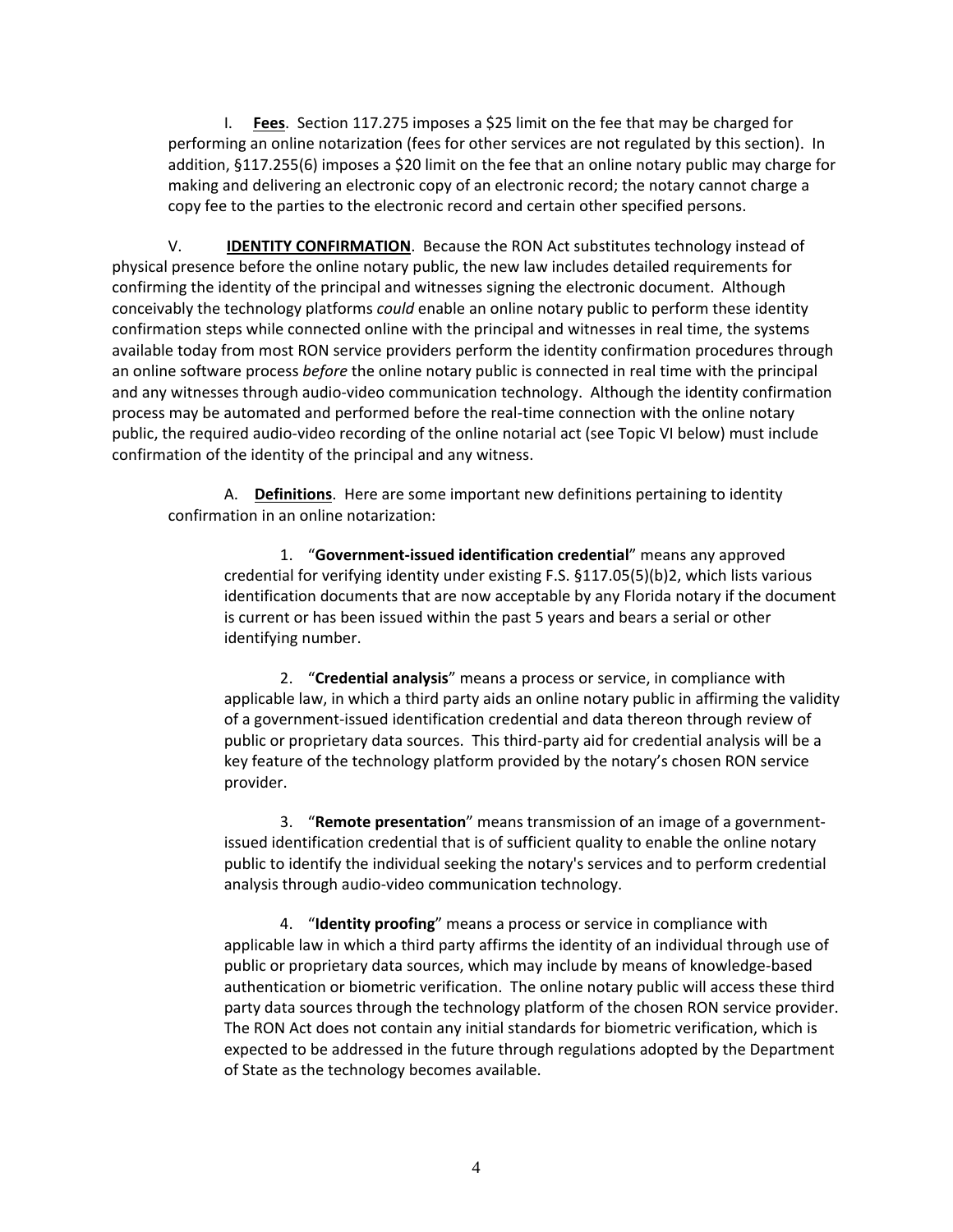5. "**Knowledge-based authentication**" means a form of identity proofing based on a set of questions which pertain to an individual and are formulated from public or proprietary data sources.

B. **Identity confirmation**. Section 117.265(4) requires the Florida online notary public to confirm the identity of each principal either by the notary's personal knowledge of the principal (same standard now applicable to in-person notarizations under Part I) or by ALL of the following requirements (as such requirements may be modified by subsequent regulation):

1. Remote presentation by each principal of a government-issued identification credential; and

2. Credential analysis of each government-issued identification credential; and

3. Identity proofing of each principal in the form of knowledge-based authentication or another method of identity proofing that conforms to the standards of Chapter 117.

If the online notary public is unable to satisfy all three requirements above, or if the databases consulted for identity proofing do not contain sufficient information to permit authentication, then the online notary public is prohibited from performing the online notarization.

C. **Credential analysis standards**. Until the Department adopts standards that are equally or more protective, F.S. §117.295(3)(b) requires, at a minimum, that a Florida online notary must perform the credential analysis using one or more commercially available automated software or hardware processes that are consistent with sound commercial practices; that aid the notary public in verifying the authenticity of the credential by analyzing the integrity of visual, physical, or cryptographic security features to indicate that the credential is not fraudulent or inappropriately modified; and that use information held or published by the issuing source or authoritative source, as available, to confirm the validity of credential details. The output of the credential analysis process must be provided to the online notary public performing the notarial act.

D. **Identity proofing standards**. Until the Department adopts regulatory standards that are equally or more protective, F.S. §117.295(3)(a) requires identity proofing of each principal using knowledge-based authentication which must have, at a minimum, the following security characteristics:

1. The principal must be presented with five or more questions with a minimum of five possible answer choices per question.

2. Each question must be drawn from a third-party provider of public and proprietary data sources and be identifiable to the principal's social security number or other identification information, or the principal's identity and historical events records.

3. Responses to all questions must be made within a 2-minute time constraint.

4. The principal must answer a minimum of 80 percent of the questions correctly.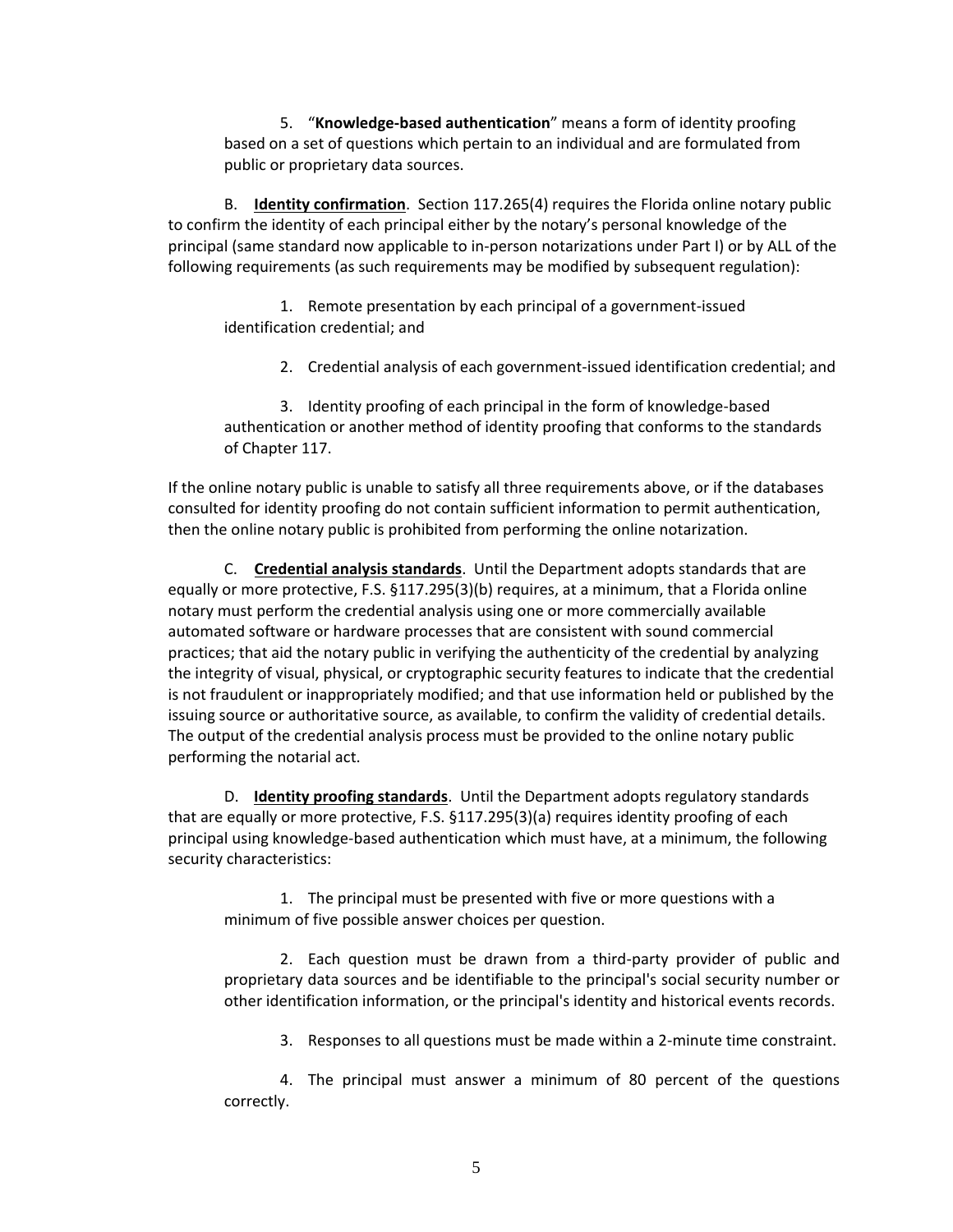5. The principal may be offered one additional attempt in the event of a failed attempt.

6. During the second attempt, the principal may not be presented with more than three questions from the prior attempt.

VI. **AUDIO-VIDEO RECORDING**. Perhaps the most significant advance in security effectuated by the RON Act is the requirement that the online notary public must make an audio-video recording of the remote notarial act and that the recording must be retained and accessible.

A. **Recording requirement**. Subsection 117.265(2) requires a Florida online notary to record the two-way audio-video conference session between the notary public and the principal and any witnesses.

B. **Contents of audio-video recording**. Subsection 117.245(2) requires a Florida online notary to retain an uninterrupted and unedited copy of the recording of the audio-video communication in which an online notarization is performed. The recording must include all of the following:

1. Appearance by the principal and any witness before the online notary public;

2. Confirmation of the identity of the principal and any witness;

3. A general description or identification of the records to be signed;

4. At the commencement of the recording, recitation by the online notary public of information sufficient to identify the notarial act;

5. A declaration by the principal that his or her signature on the record is knowingly and voluntarily made; and

6. All of the actions and spoken words of the principal, notary public, and any required witness during the entire online notarization, including the signing of any records before the online notary public.

C. **Retention of audio-video recording**. Subsection 117.245(4) requires that the video recording must be retained for at least ten years after the date of the notarial act, although different requirements apply under amended Chapter 732 of the Florida Statutes to the retention by a qualified custodian of the recording of the online notarization of an electronic will.

D. **Access by others to audio-video recording**. Subsection 117.255(5) requires a Florida online notary public to provide access to the video recording of the notarial act to the following persons:

1. The parties to an electronic record notarized by the online notary public;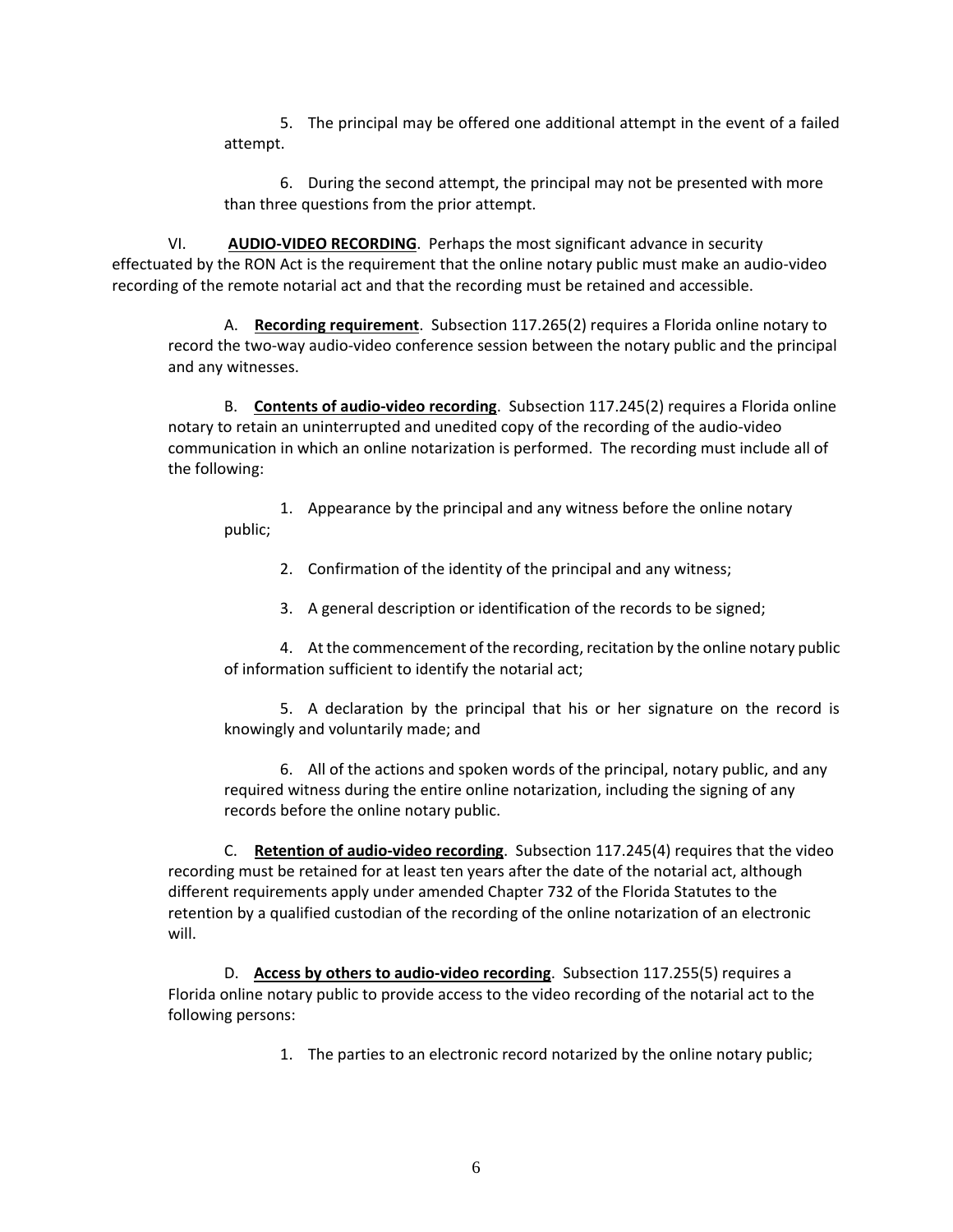2. The qualified custodian of an electronic will notarized by the online notary public;

3. The title agent, settlement agent, or title insurer who insured the electronic record or engaged the online notary public with regard to a real estate transaction;

4. The online notary public's RON service provider whose services were used by the online notary public to notarize the electronic record;

5. Any person who is asked to accept a power of attorney that was notarized by the online notary public;

6. The Department of State pursuant to a notary misconduct investigation; and

7. To other persons pursuant to a subpoena, court order, law enforcement investigation, or other lawful inspection demand.

E. **Delegation of retention duties**. The online notary public, a guardian of an incapacitated online notary public, or the personal representative of a deceased online notary public may delegate the notary's retention duties to a secure repository, provided that the Department of State is notified of the delegation to the repository within 30 days thereafter, including the address and contact information for the repository. Any such retention delegation must be noted in the online notary public's electronic journal and reported to the Department.

F. **Consequences of errors**. Subsection 117.265(9) provides that a failure to record the online notarization or to comply with the other requirements of §117.265 does not impair the validity of the notarial act or the electronic record that was notarized, but the failure may be introduced to establish violations of Chapter 117 or as an indication of possible fraud, forgery, impersonation or other similar matters. However, subsection 117.245(5) provides that if the recording of the audio-video communication relating to the online notarization of the execution of an electronic will cannot be produced by the online notary public or the qualified custodian, then the electronic will shall be treated as a lost or destroyed will subject to F.S. §733.207.

VII. **ELECTRONIC JOURNAL AND OTHER REQUIREMENTS**. In addition to the requirement to make and retain a recording of the remote notarial act, the RON Act also requires a Florida online notary public to keep one or more secure electronic journals of all remote online notarizations performed by the online notary public. Note that Florida notaries are not required to maintain a journal of notarial acts that are not performed online.

A. **Journal entries**. New F.S. 117.245(1) provides that for each online notarization, the electronic journal entry must contain all of the following items. Note that some of the required information will be obtained during the initial automated identity confirmation process, so subsection 117.295(3)(b) requires the online notary public's RON service provider to make the results of the credential analysis available to the online notary public for inclusion in the electronic journal. The required electronic journal items are:

- 1. The date and time of the notarization.
- 2. The type of notarial act.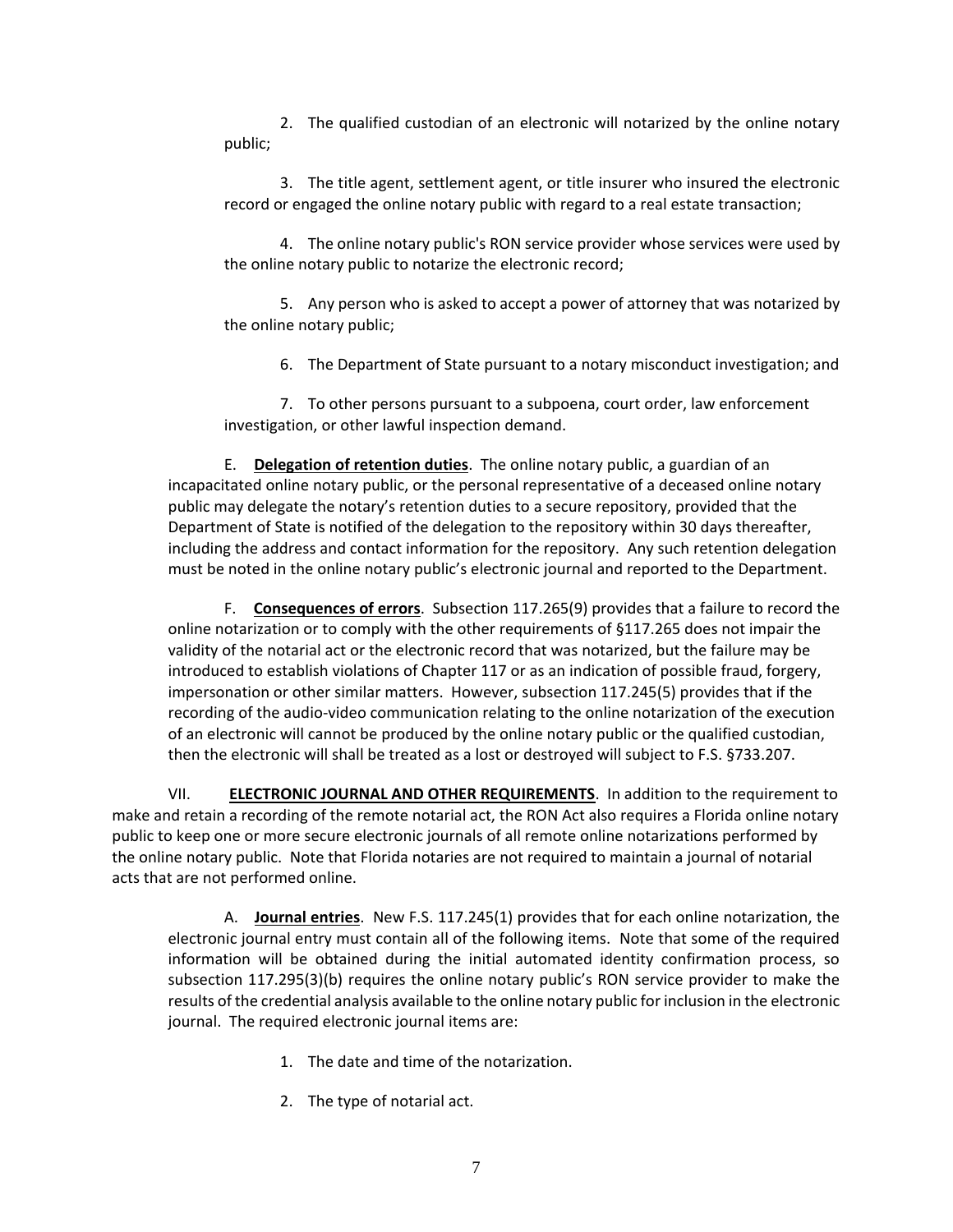3. The type, the title, or a description of the electronic record or proceeding.

4. The name and address of each principal involved in the transaction or proceeding.

5. Evidence of identity of each principal involved in the transaction or proceeding, either by a statement that the person is personally known to the online notary public, or by a notation of the type of government-issued identification credential provided to the online notary public.

6. An indication that the principal satisfactorily passed the identity proofing.

7. An indication that the government-issued identification credential satisfied the credential analysis.

8. The fee, if any, charged for the notarization.

B. **Journal duties**. New subsection 117.245(3) requires a Florida online notary public to take reasonable steps to:

1. Ensure the integrity, security and authenticity of online notarizations.

2. Maintain a backup record of the electronic journal.

3. Protect the electronic journal, the backup record, and any other records received by the online notary public from unauthorized access or use.

C. **Journal provisions that are the same as for audio-video recording**. The retention requirements for the audio-video recording of the online notarial act set forth in subsection 117.245(4) (including provisions regarding the delegation of retention duties to a secure repository) also apply to the online notary public's electronic journal. In addition, the accessibility requirements for the audio-video recording set forth in subsection 117.255(5) also require the online notary public to make and provide copies, upon request, of the pertinent entries in the electronic journal to the same list of persons authorized to access the audio-video recording. Subsection 117.245(5) provides that an omitted or incomplete entry in the electronic journal does not impair the validity of the notarial act or the electronic record that was notarized, but the failure may be introduced to establish violations of Chapter 117 or as an indication of possible fraud, forgery, impersonation or other similar matters.

D. **Other duties**. New §117.255 also imposes some additional duties on a Florida online notary public regarding the notary's electronic journal, signature and seal. A Florida online notary public must:

1. Take reasonable steps to ensure that any registered device used to create an electronic seal is current and has not been revoked or terminated by the issuing or registering authority of the device.

2. Keep the electronic journal and electronic seal secure and under his or her sole control, which includes access protection using passwords or codes under control of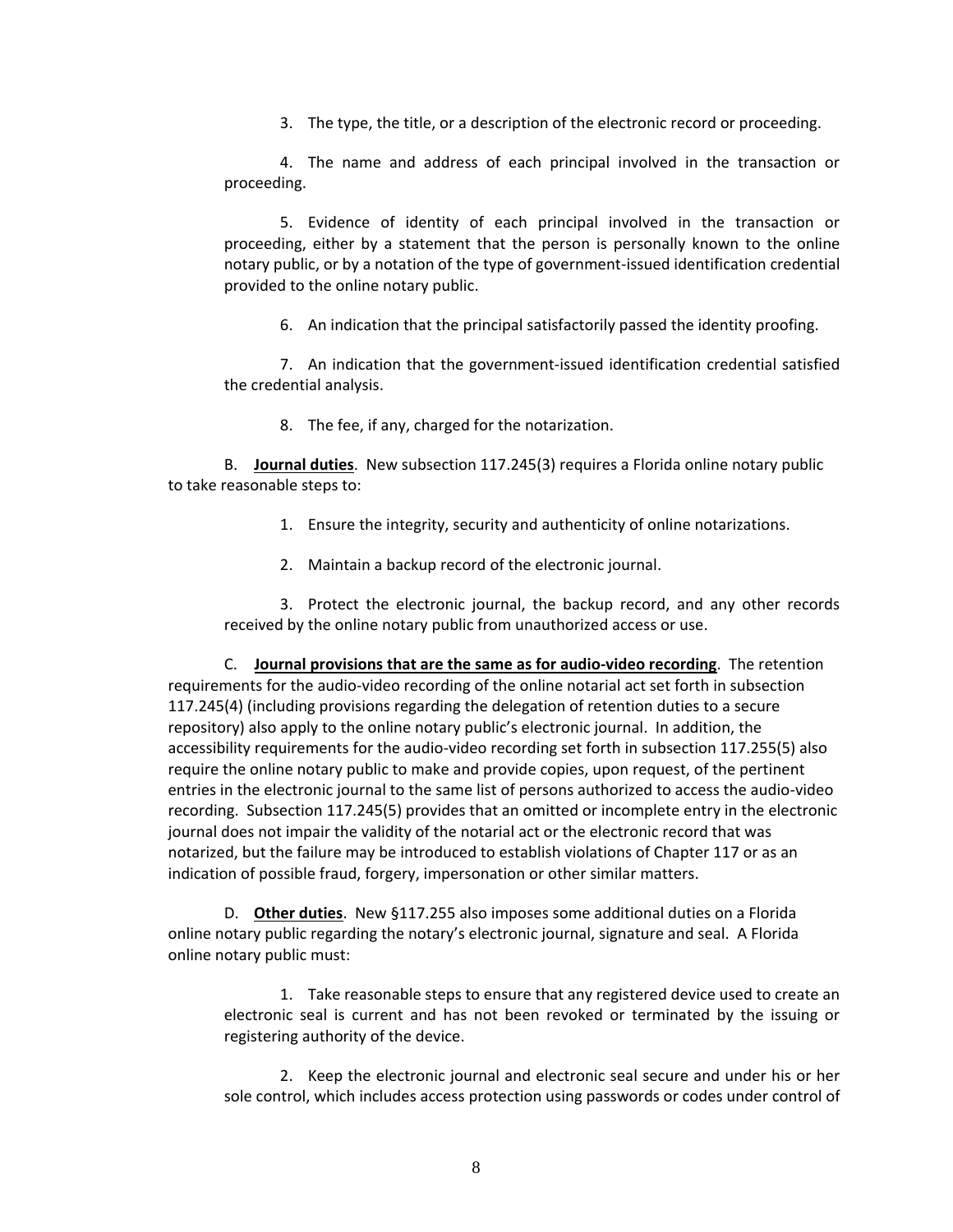the online notary public. The online notary public may not allow another person to use the online notary public's electronic journal, electronic signature, or electronic seal, other than a RON service provider or other authorized person providing services to an online notary public to facilitate performance of online notarizations.

3. Attach or logically associate the electronic signature and seal to the electronic notarial certificate of an electronic record in a manner that is capable of independent verification using tamper-evident technology that renders any subsequent change or modification to the electronic record evident.

4. Notify an appropriate law enforcement agency and the Department of State of any unauthorized use of or compromise to the security of the electronic journal, official electronic signature, or electronic seal within 7 days after discovery of such unauthorized use or compromise to security.

E. **Changing RON service providers**. New subsection 117.265(5) provides that a Florida online notary public may change his or her RON service provider(s) from time to time, but the notary must notify the Department of State of the change within thirty days thereafter.

VIII. **STATE REGULATION AND TECHNICAL STANDARDS**. Section 16 of the RON Act regarding administration and rulemaking by the Department of State became effective upon signature by Governor DeSantis, in advance of the January 1, 2020 effective date for other provisions of the new law, in order to give the Department adequate time to implement its provisions. As noted above, however, certain basic technical standards for remote online notarization are contained in this Section 16 and are effective as of June 7, 2019 without any requirement for rulemaking by the Department.

A. **Optional rulemaking**. The Department of State is authorized to adopt rules necessary to implement the requirements of Chapter 117 and to set standards for online notarization which include, but are not limited to:

1. Improvements in technology and methods of assuring the identity of principals and the security of an electronic record, including tamper-evident technologies in compliance with the standards adopted pursuant to F.S. §117.021 which apply to online notarizations.

2. Education requirements for online notaries public and the required terms of bonds and errors and omissions insurance, but not including the amounts of such bonds and insurance policies.

3. Identity proofing, credential analysis, unauthorized interception, remote presentation, audio-video communication technology, and retention of electronic journals and copies of audio-video communications recordings in a secure repository.

B. **Mandatory rulemaking**. The Department of State must adopt forms, processes, and interim or emergency rules necessary to accept applications from and register online notaries public pursuant to §117.225 by January 1, 2020 (the general effective date of most of the RON Act).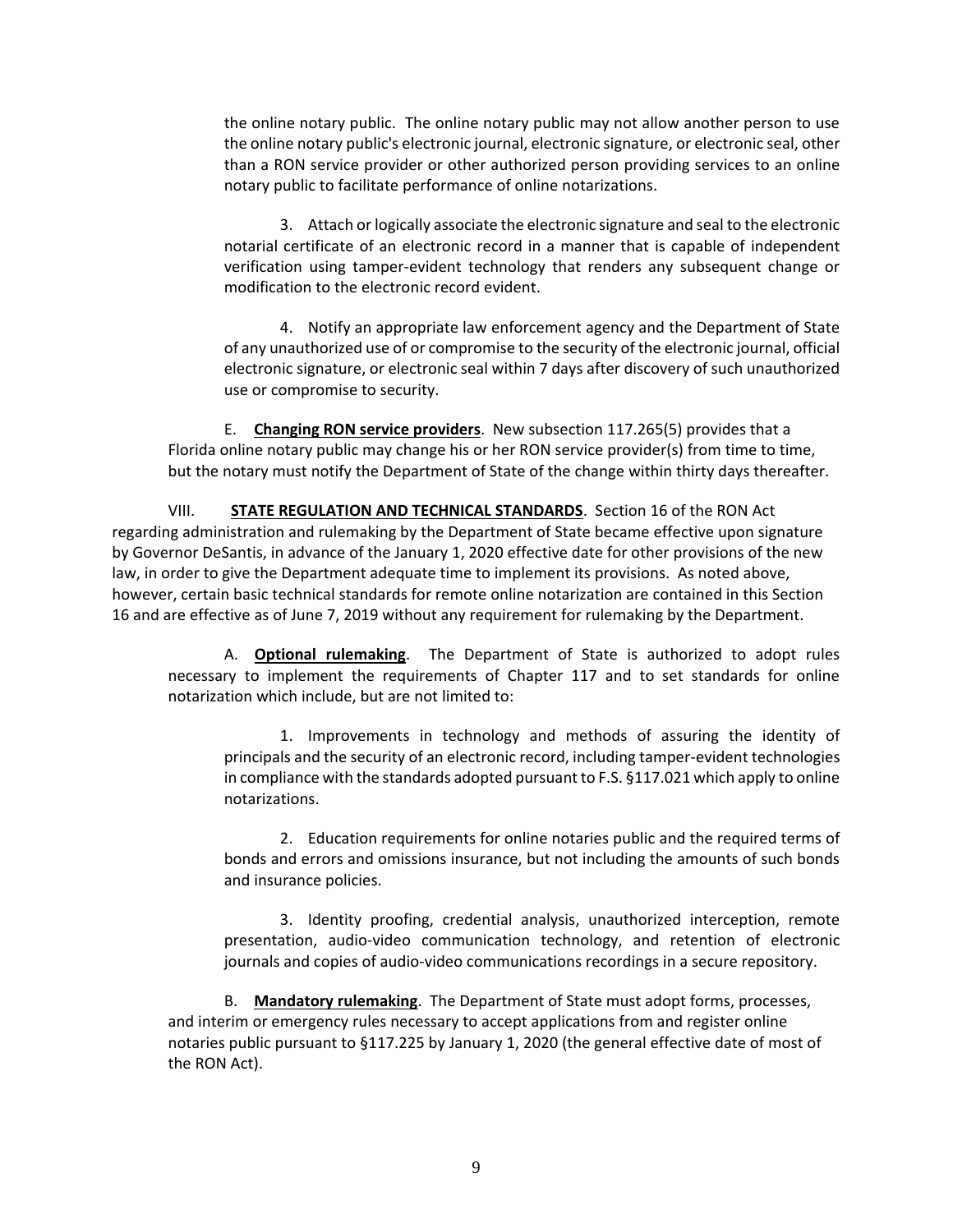C. **Basic statutory requirements**. Subsection 117.295(3) provides certain basic requirements for remote online notarization that will apply until the Department adopts rules setting standards that are equally or more protective. The basic statutory requirements include:

1. Identity confirmation. Minimum standards for Identity proofing by knowledge-based authentication and credential analysis (discussed above under Topic V). Although the Department could adopt rules setting standards for biometric identity proofing, no standards are provided in the statute.

2. Communication technology. Use of audio-video communication technology in completing online notarizations that must meet the following requirements:

(a) The signal transmission must be reasonably secure from interception, access, or viewing by anyone other than the participants communicating. New subsection 117.265(6) also provides that a Florida online notary public or his or her RON service provider shall take reasonable steps to ensure that the audiovideo communication technology used in an online notarization is secure from unauthorized interception. An online notary public is not responsible for the security of the systems used by the principal or others to access the online notarization session.

(b) The technology must provide sufficient audio clarity and video resolution to enable the notary to communicate with the principal and any witness, and to confirm the identity of the principal and any witness, as required, using the identification methods described in s. 117.265.

3. Tamper-evident technology. A RON service provider is deemed to have satisfied tamper-evident technology requirements by use of technology that renders any subsequent change or modification to the electronic record evident.

4. Insurance for RON service providers. In addition to any coverage it elects to provide for individual online notaries public, a RON service provider must maintain errors and omissions insurance coverage in a total amount of at least \$250,000 in the annual aggregate with respect to potential errors or omissions in or relating to the technology or processes provided by the RON service provider.

5. Training requirements. Subsection 117.295(6) provides that the online notary public training requirement in subsection 117.225(2) may be satisfied by a 2-hour in-person or online course offered by the Florida Land Title Association, the Real Property, Probate and Trust Law Section of The Florida Bar, the Florida Legal Education Association, the Department of State, or a vendor approved by the Department of State. Each such training provider shall make the in-person or online course generally available to all applicants. Regardless of membership in the provider's organization, the provider shall charge each attendee the same cost for the course unless the course is provided in conjunction with a regularly scheduled meeting of the provider's membership.

D. **APA exemption**. The rulemaking required under Section 16 of the RON Act is exempted from F.S. §120.541(3), a provision of the Florida Administrative Procedure Act that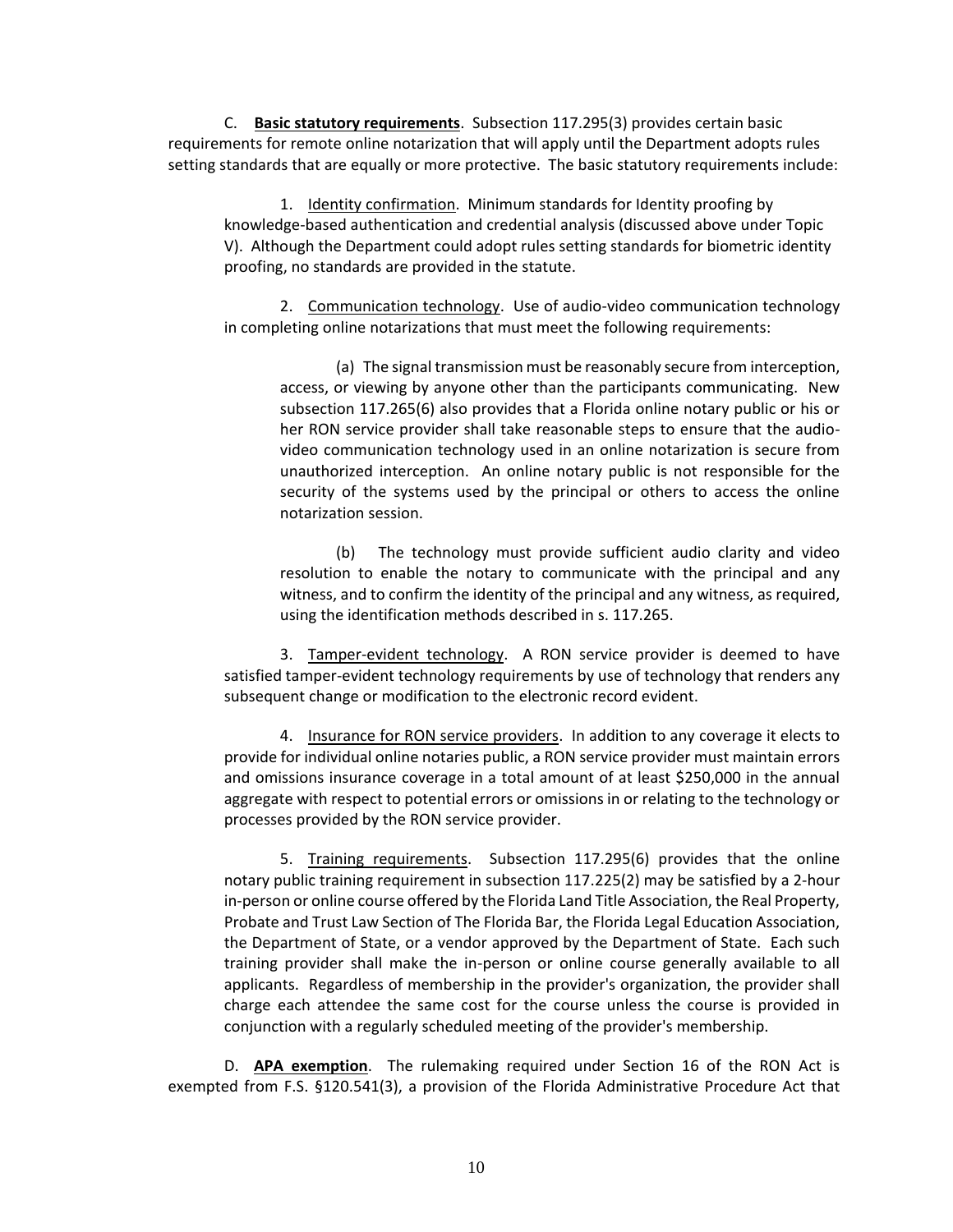would otherwise require an estimate of regulatory costs and impact and could possibly require ratification by the Legislature before the rules could become effective.

IX. **REMOTE REAL ESTATE TRANSACTIONS**. Existing sections 92.51 and 695.03 of the Florida Statutes have previously provided for Florida recognition of notarial acts by notaries operating under the laws of other jurisdictions. Most American jurisdictions have similar foreign recognition laws, which are based on concepts of comity rather than the constitutional requirement of full faith and credit. Accordingly, a deed or other instrument conveying or encumbering Florida real property could be notarized in another state if certain minimal requirements were met and the instrument would be entitled to recordation in Florida public records.

A. **Physical presence amendments: "by or before"**. Until the RON Act, however, those two Florida statutes required that the principal must appear "before" the notary, i.e., that the principal must be in the physical presence of the notary. And since the new definitions of "appear before" in Chapter 117 apply only within that Chapter, it was necessary to make a series of amendments to statutory provisions outside of Chapter 117 in order to recognize remote online notarial acts performed by Florida online notaries public as well as by remote notaries in other states of the United States.

1. Section 19 of the act amends F.S. §92.51 by inserting the words "by or" in front of the word "before" in several places, so that the statute now uniformly provides that any required oath, affidavit or acknowledgment may be taken or administered *by or* before officers of this state or another state designated in the statute.

2. Similarly, Section 23 of the act amends F.S. §695.03(1) regarding documents affecting real property, to provide that an acknowledgment or a proof may be taken, administered, or made within this state *by or* before the same list of officials (including notaries) previously set forth in that statute. Similar amendments were made to F.S. §695.03(2) to authorize acknowledgments or proofs of real property documents taken, administered or made *by or* before designated officials (including notaries) of other states of the United States.

3. However, this "by or before" amendment was not made with respect to F.S. §695.03(3) regarding such actions before officers of foreign countries, with the result that Florida law does not permit recordation of real property documents remotely notarized by notaries or other officials of other countries. Principals located in a foreign country could have electronic documents remotely notarized by a Florida online notary public, since Florida imposes no territorial restriction on the physical location of the principal when a remote notarial act is performed by a Florida online notary.

B. **Validation and curative provisions**. Various existing sections of the Florida Statutes contain provisions validating recorded documents or curing technical defects in them, and the RON Act amends many of those provisions to recognize and validate remotely notarized or witnessed documents.

1. Section 695.03 of the Florida Statutes has long included a provision validating acknowledgments done in accordance with that section. This validation provision has been revised and moved to a new subsection 695.03(4), reading as follows: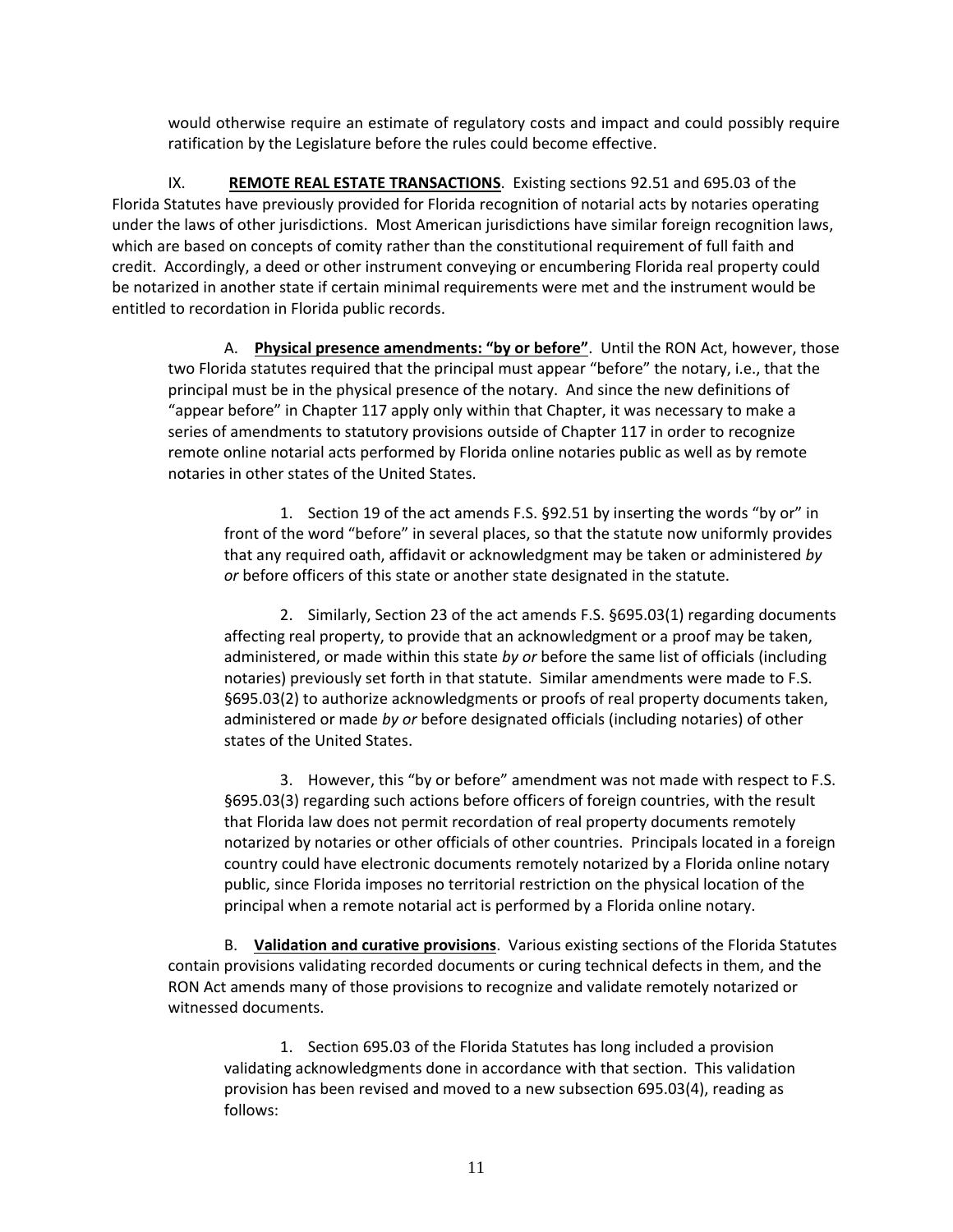(4) COMPLIANCE AND VALIDATION.—The affixing of the official seal or the electronic equivalent thereof under s. 117.021 or other applicable law, including part II of chapter 117, conclusively establishes that the acknowledgment or proof was taken, administered, or made in full compliance with the laws of this state or, as applicable, the laws of the other state, or of the foreign country governing notarial acts. All affidavits, oaths, acknowledgments, legalizations, authentications, or proofs taken, administered, or made in any manner as set forth in subsections (1), (2), and (3) are validated and upon recording may not be denied to have provided constructive notice based on any alleged failure to have strictly complied with this section, as currently or previously in effect, or the laws governing notarization of instruments. This subsection does not preclude a challenge to the validity or enforceability of an instrument or electronic record based upon fraud, forgery, impersonation, duress, incapacity, undue influence, minority, illegality, unconscionability, or any other basis not related to the notarial act or constructive notice provided by recording.

2. This revised validation provision in §695.03(4) is intended to correct the practice of invalidating a deed or mortgage of Florida property as a voidable transfer in bankruptcy court on the grounds that the document was not entitled to be recorded because of some notarial foot-fault and therefore did not impart constructive notice under state law. Because subsection (4) applies to notarial acts by officials of other jurisdictions as well as Florida, it is also intended to validate recorded documents affecting Florida real property that may have been remotely notarized by a notary of another state before Florida law recognized remote notarization, or that may have not strictly complied with the remote notarial law of that other state. Since a notary public is an officer of her or his appointing jurisdiction, the officer's seal on the document is taken as a conclusive official statement that the notarization was performed in accordance with the applicable law of Florida or the other state.

3. Similarly, Section 26 of the act adds the following two paragraphs to the URPERA validation provision previously appearing in F.S. §695.28, which provides that an otherwise valid electronic document that is accepted for recording is deemed validly recorded and provides notice to all persons, notwithstanding:

(c) That the document was signed, witnessed, or notarized electronically, and that the document was notarized by an online notary public outside the physical presence of the signer through audio-video communication technology, as defined in s. 117.201, or that witnessing may have been done outside the physical presence of the notary public or principal through such audio-visual communication; or

(d) That the document recorded was a certified printout of a document to which one or more electronic signatures have been affixed.

4. Similar corrective tweaks appear in Section 20 of the RON Act (amending F.S. §95.231), Section 22 of the RON Act (amending F.S. §694.08), and Section 24 of the RON Act (amending F.S. §695.04).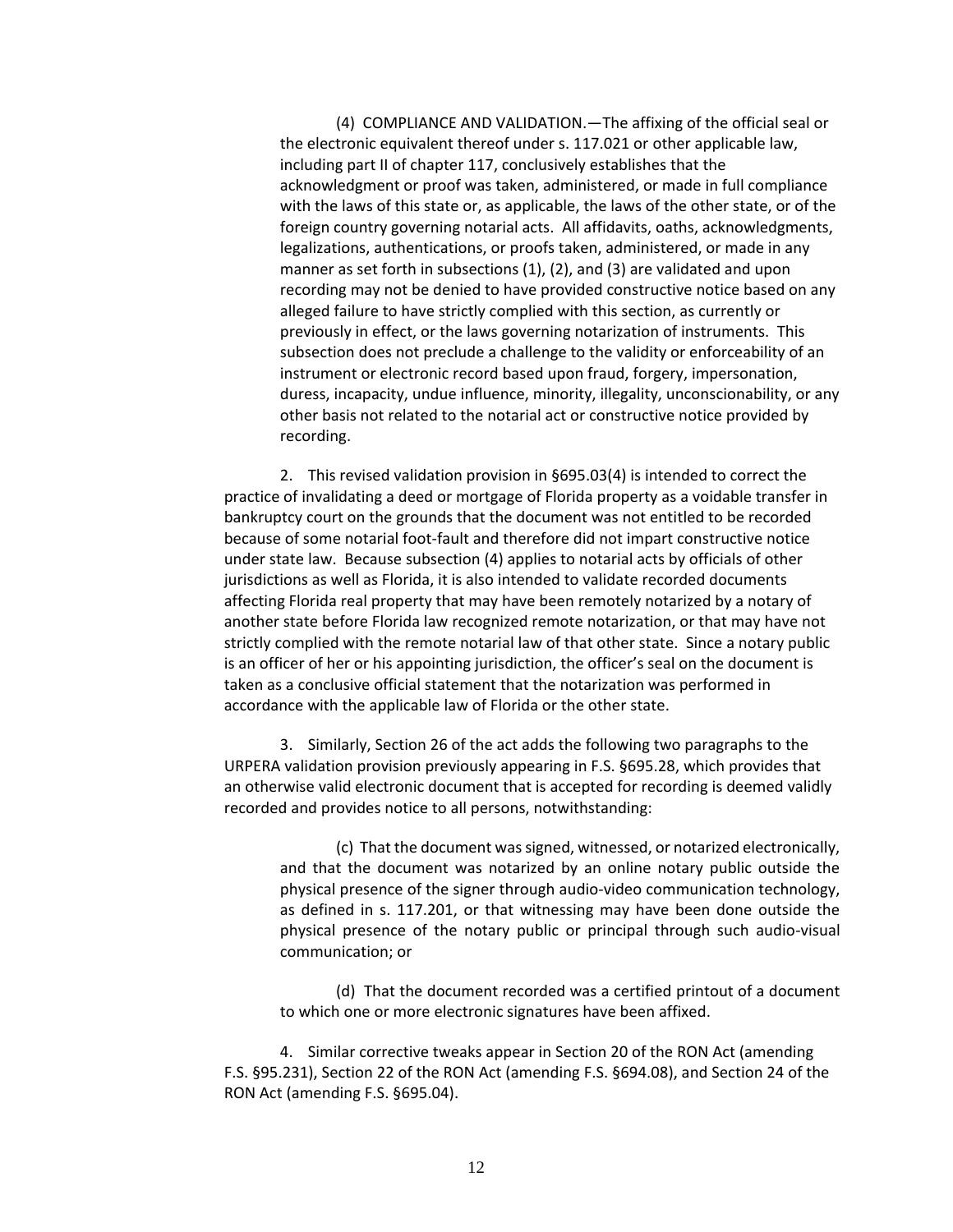C. **Remote witnessing of deeds and other real property transfers**. Section 21 of the RON Act amends F.S. §689.01 by adding new subsections (2) and (3) regarding the remote witnessing of real property conveyances.

1. New subsection 689.01(2) provides that any requirement that an instrument be signed in the presence of two subscribing witnesses may be satisfied by the witnesses being present and electronically signing by means of audio-video communication technology, as defined in F.S. §117.201. This definition of "audio-video communication technology" is not limited to the technology approved in Florida, but includes any such technology that complies with "applicable law." This provision was intended to authorize the conveyance of Florida real property by instruments remotely witnessed under the laws of other states as well as Florida law.

2. Subsection 689.01(2) also repeats the description of the act of remote witnessing set forth in F.S. §117.285, meaning that the witness was in the physical or electronic presence of the principal at the time the principal affixed his or her electronic signature and the witness heard the principal make a statement acknowledging that the principal has signed the electronic record. This provision is also not limited to Florida and is intended to recognize the remote witnessing of Florida real property conveyances under the notarial laws of other states.

3. New subsection 689.01(3) validates all previous acts of remote witnessing of Florida real property conveyances and provides that they provide constructive notice upon recordation, similar to the provisions of revised F.S. §695.03(4) regarding remote acknowledgment of real property documents. A similar clause also preserves challenges based on fraud, forgery, impersonation and the like.

X. **SUPER-POWERED POWERS OF ATTORNEY**. The potential for abuse of powers of attorney was the concern most often expressed by members of the Legislature in the televised committee hearings regarding consideration of the RON Act. As a result, the RON Act includes a restrictive but complicated provision regarding the remote witnessing of powers of attorney that purport to grant so-called "super powers" to the attorney in fact.

A. **What are "super powers"?** Part II of Chapter 709 of the Florida Statutes is known as the "Florida Power of Attorney Act," which governs powers of attorney granted by individual principals (with numerous important exceptions listed in §709.2103). It requires that a power of attorney must be signed by two subscribing witnesses and must be acknowledged by the signing principal before a notary public or other officer authorized under F.S. §695.03 (discussed above). Subsection 709.2202(1) requires that certain grants of important authority contained in a power of attorney must be separately signed or initialed by the principal in order to be valid. These are the so-called "super powers," and they are the power of the agent to do the following:

1. Create an inter vivos trust;

2. With respect to a trust created by or on behalf of the principal, amend, modify, revoke, or terminate the trust, but only if the trust instrument explicitly provides for amendment, modification, revocation, or termination by the settlor's agent;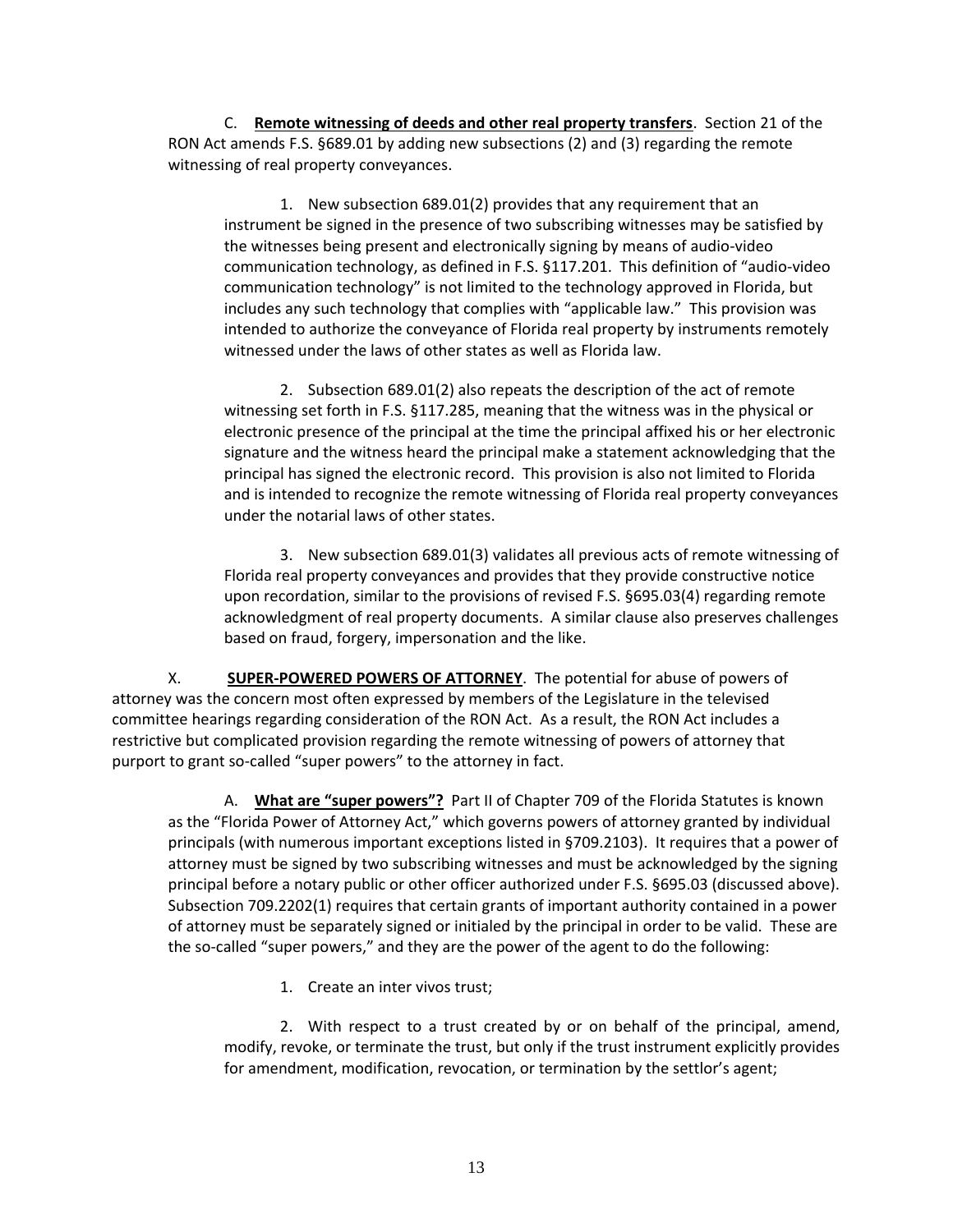3. Make a gift, subject to subsection 709.2202(4) (limiting the agent's power to make certain gifts unless expressly authorized);

- 4. Create or change rights of survivorship;
- 5. Create or change a beneficiary designation;

6. Waive the principal's right to be a beneficiary of a joint and survivor annuity, including a survivor benefit under a retirement plan; or

7. Disclaim property and powers of appointment.

B. **Limitation on remotely witnessed powers of attorney**. The RON Act adds a new subsection (6) to §709.2202, which provides that a power of attorney, executed by a principal domiciled in Florida at the time of execution, that is witnessed remotely pursuant to F.S. §117.285 or other applicable law by a witness who is not in the physical presence of the principal is not effective to grant authority to an agent to take any of the actions enumerated in subsection (1) (i.e., to exercise any "super powers"). Note that an effective grant of super powers can be accomplished in a power of attorney that is remotely notarized if the subscribing witnesses are in the physical presence of the principal.

C. **Other edits pertaining to remotely notarized powers of attorney**. The RON Act also made a number of minor edits to §709.2119 and §709.2120 of the Florida Power of Attorney Act, generally for the purpose of providing access to the records of the online notary public by persons that are asked to rely on a power of attorney that was remotely notarized.

D. **Procedural limitations; savings provision**. In addition to this absolute limitation on the effectiveness of any grant of "super powers" enumerated in §709.2202(1) in a remotely witnessed power of attorney, new §117.285(5) imposes certain procedural requirements on the remote witnessing of powers of attorney that grant authority with respect to "banking transactions" or "investment transactions" under F.S. §709.2208 (along with electronic wills and other electronic documents specified in that subsection (5), discussed below in Topic XI). However, an express savings clause provides that nothing in subsection 117.285(5) precludes a remotely witnessed power of attorney from granting the agent effective authority to act in connection with any real property, commercial or consumer transaction or loan.

XI. **WITNESSING ELECTRONIC DOCUMENTS**. Section 117.285 provides that an online notary public may supervise the witnessing of electronic records by the same audio-video communication technology used for online notarization.

A. **Electronic witnessing defined.** The act of witnessing an electronic signature means that the witness is either in the physical presence of the principal or present through audiovideo communication technology at the time the principal affixes the electronic signature, and the witness hears the principal make a statement to the effect that the principal has signed the electronic record.

B. **Witness identity confirmation**. If the witness is remote from the principal, then the witness's identity must be verified in accordance with the procedures for identifying a principal under F.S. §117.265(4) as described in Topic V above. If the witness is in the physical presence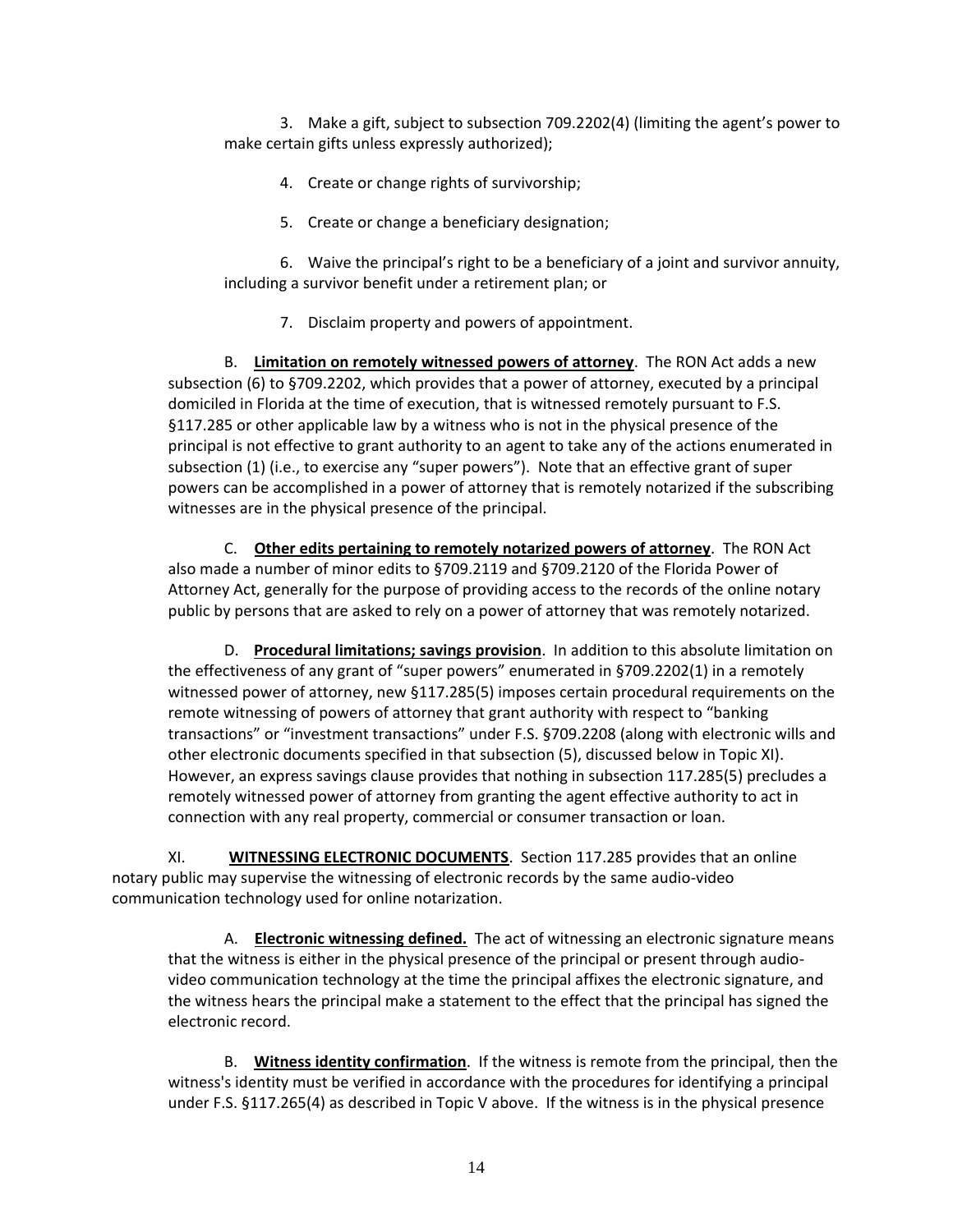of the principal, then the witness must confirm his or her identity by stating his or her name and current address on the audio-video recording as part of the act of witnessing.

C. **Remote witnesses in U.S. only**. A witness who is remote from the principal and appearing through audio-video communication technology must verbally confirm that he or she is a resident of and is physically located within the United States or a territory of the United States at the time of witnessing.

D. **Electronic witnessing authorized generally**. Except for certain powers of attorney as set forth in F.S. §709.2202 (Topic X above), an act of witnessing performed pursuant to F.S. §117.285 satisfies any requirement that the witness be a subscribing or attesting witness or be in the presence of the principal at the time of signing.

E. **Florida law and jurisdiction**. Florida law governs the validity of the act of witnessing an electronic document that is supervised by a Florida online notary public pursuant to F.S. §117.285, regardless of the physical location of the witness at the time of witnessing. State courts and federal courts of Florida have subject matter jurisdiction over any dispute arising out of an act of witnessing pursuant to §117.285, and they may issue subpoenas for records or appearance in relation thereto in accordance with applicable law.

F. **Access to certain information**. Subsection 117.285(6) provides that an online notary public or RON service provider shall provide the following information pursuant to subpoena, court order, an authorized law enforcement inquiry, or other lawful request:

1. The last known address of each witness who witnessed the signing of an electronic record using audio-video communication technology under §117.285;

2. A principal's responses to the questions required under subsection 117.285(5) for certain remotely witnessed documents listed in that subsection (Topic XII below) (note that there is a typo in this cross-reference to the paragraphs containing those questions); and

3. An uninterrupted and unedited copy of the recording of the audio-video communication in which an online notarization is performed.

G. **Real property transactions**. As described in Topic IX above, section 21 of the RON Act amends Section 689.01 of the Florida Statutes by adding a subsection (2) that authorizes the remote electronic witnessing of any instruments requiring witnesses under Chapter 689. Subsection (2) includes cross-references to definitions in §117.201, in particular the definition of "audio-video communication technology," which is not limited to Florida law. One objective of this additional subsection was to allow the remote witnessing of deeds under the supervision of online notaries in other states. Additional subsection 689.01(3) automatically validates all acts of witnessing upon public recordation of the witnessed instrument, notwithstanding any alleged failure of strict compliance with the statute; this validation provision does not override challenges based on fraud, forgery, impersonation or other similar grounds.

XII. **ELECTRONIC WILLS AND CERTAIN OTHER DOCUMENTS**. Subsection 117.285(5) provides special rules for electronically signing and witnessing an electronic record that is a will under chapter 732, a trust with testamentary aspects under chapter 736, an advance health care directive, a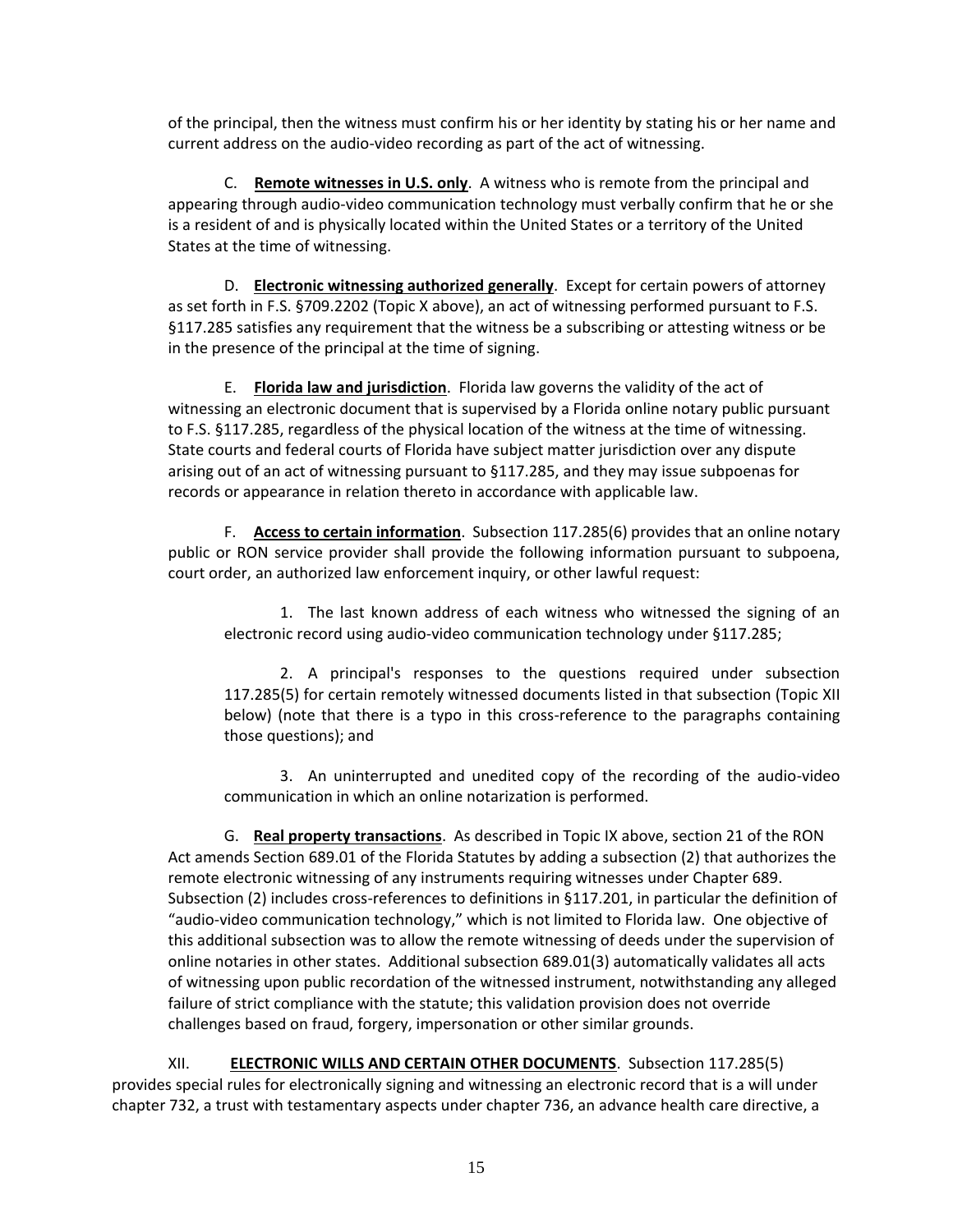waiver of spousal rights under F.S. §732.701 or F.S. §732.702, or a power of attorney authorizing any of the banking transactions or investment transactions enumerated in F.S. §709.2208.

A. **Vulnerable adults require in-person witnesses**. For any of the foregoing electronic records affected by subsection 117.285(5), paragraph (g) of that subsection provides that the presence of a witness with the principal at the time of signing by means of audio visual communication is *not effective* for witnessing the signature of a principal who is then a "vulnerable adult" as defined in F.S. §415.102. The contestant of an electronic record has the burden of proving that the principal was a vulnerable adult at the time of executing the electronic record.

B. **Vulnerable adult questionnaire**. Prior to facilitating the remote witnessing of an instrument listed in subsection (5), a RON service provider must require the principal to answer three questions designed to help determine whether the principal is a "vulnerable adult." If any of the required questions is answered in the affirmative, then the principal's signature on the instrument may be validly witnessed only by witnesses who are physically present with the principal at the time of signing. The three questions must be asked in substantially the following form:

1. Are you under the influence of any drug or alcohol today that impairs your ability to make decisions?

2. Do you have any physical or mental condition or long-term disability that impairs your ability to perform the normal activities of daily living?

3. Do you require assistance with daily care?

C. **Vulnerable adult warning**. Subsequent to submission of the answers to the foregoing three questions, the RON service provider must give the principal written notice in substantially the following form:

NOTICE: If you are a vulnerable adult as defined in s. 415.102 of the Florida Statutes, the documents you are about to sign are not valid if witnessed by means of audio video technology. If you suspect you may be a vulnerable adult, you should have witnesses physically present with you before signing.

D. **More questions for the video record**. The remote witnessing of a signature on an electronic record listed in subsection 117.285(5) is valid only if, during the audio-video communication, the principal provides verbal answers to all of the following questions, which are designed to create a video record of the principal's capacity or possible undue influence on the principal when signing an electronic will or other subsection (5) document. The online notary public must ask the questions in substantially the following form:

1. Are you currently married? If so, name your spouse.

2. Please state the names of anyone who assisted you in accessing this video conference today.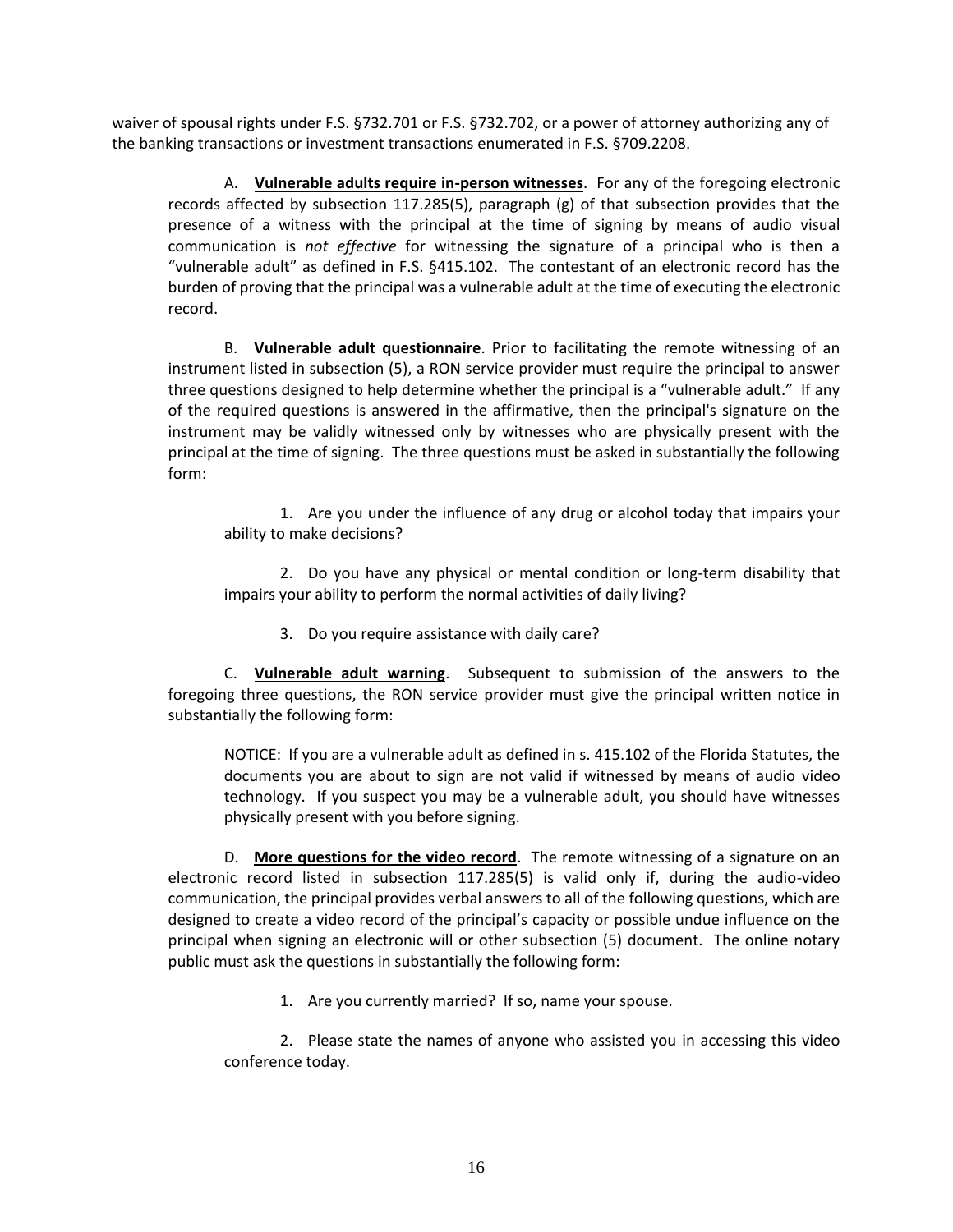3. Please state the names of anyone who assisted you in preparing the documents you are signing today.

- 4. Where are you currently located?
- 5. Who is in the room with you?

E. **Effect of responses**. *Ethical note*: Paragraph 117.285(5)(e) specifically directs the online notary public to consider the principal's responses to the foregoing five questions in carrying out the notary public's duties under existing F.S. §117.107(5), which provides that a Florida notary public may not notarize a signature on a document if it appears that the signer is mentally incapable of understanding the nature and effect of the document at the time of notarization. A principal's responses to the eight questions required under subsection 117.285(5) may be offered as evidence regarding the validity of the instrument, but an incorrect answer may not serve as the sole basis to invalidate an instrument.

F. **Identifying remotely witnessed documents**. Because many of the special rules in subsection 117.285(5) turn on whether the witnesses were physically present or remote from the principal, paragraph (i) of that subsection requires that an electronic record containing a subsection (5) document that was signed by remote witnesses must contain a perceptible indication of their presence by audio-video communication technology. This information is expected to be built into the electronic record by the software from the online notary public's RON service provider, but it might not be immediately evident on a print-out of the electronic document.

G. **Savings provision for certain powers of attorney**. Although a power of attorney that includes banking or investment powers enumerated in F.S. §709.2208 is a document that is subject to subsection (5) if remotely witnessed, paragraph (h) of that subsection expressly provides that nothing in subsection (5) precludes such a power of attorney from being effective with respect to any other authority granted therein or with respect to the agent's authority, in connection with a real property, commercial or consumer transaction or loan, to exercise any power specified therein or to execute and deliver instruments obligating the principal or to draw upon the proceeds of that transaction or loan. This savings provision prevents subsection (5) from interfering with those transactions, but it does not override the F.S. §709.2202(6) invalidation of grants of "super powers" in a remotely witnessed power of attorney under §709.2202(1) (see Topic X above).

H. **Good faith reliance by third parties**. Paragraph (j) of subsection 117.285(5) expressly provides that the subsection does not affect the provisions of F.S. §709.2119, which protects third parties who rely in good faith on a power of attorney.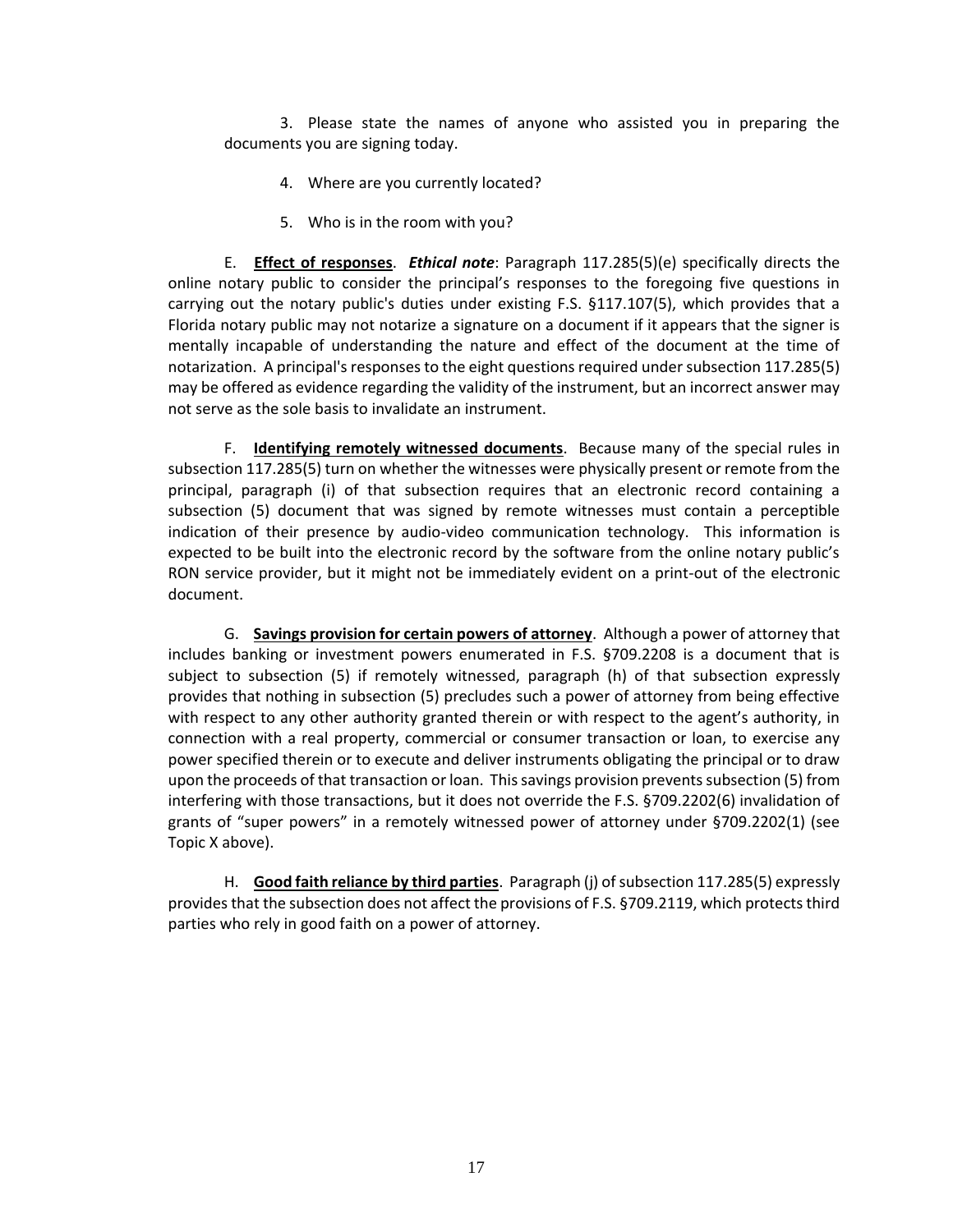## **Forms of Acknowledgment**

**For an individual acting in his or her own right:**

STATE OF **EXECUTE OF A STATE OF A STATE OF A STATE OF A STATE OF A STATE OF A STATE OF A STATE OF A STATE OF A ST** 

COUNTY OF **EXECUTE A** 

The foregoing instrument was acknowledged before me by means of  $\Box$  physical presence or  $\Box$  online notarization, this (date) by (name of person acknowledging) , who is personally known to me or who has produced (type of identification) as identification.

**[Notary Seal]** Notary Public Research Association of the Motor Public Research Association of the Motor Public Research Association of the Motor Public Research Association of the Motor Public Research Association of the

Name typed, printed or stamped My Commission Expires:

\_\_\_\_\_\_\_\_\_\_\_\_\_\_\_\_\_\_\_\_\_\_\_\_\_\_\_\_\_\_\_\_\_\_\_\_\_\_\_\_\_\_\_\_

\_\_\_\_\_\_\_\_\_\_\_\_\_\_\_\_\_\_\_\_\_\_\_\_\_\_\_\_\_\_\_\_\_\_\_\_\_\_\_\_\_\_\_\_

**For a corporation:**

STATE OF **EXECUTE OF A STATE OF A STATE OF A STATE OF A STATE OF A STATE OF A STATE OF A STATE OF A STATE OF A ST** 

COUNTY OF \_\_\_\_\_\_\_\_\_\_\_\_\_\_\_\_\_\_\_\_\_\_\_\_\_\_\_\_\_\_\_\_

The foregoing instrument was acknowledged before me by means of  $\Box$  physical presence or  $\Box$  online notarization, this (date) by (name of officer or agent, title of officer or agent) of (name of corporation acknowledging), a (state or place of incorporation) corporation, on behalf of the corporation. He/she is personally known to me or has produced (type of identification) as identification.

**[Notary Seal]** Notary Public Research 2012 12:30 Notary Public Research 2013 12:30 Notary Public Research 2013

Name typed, printed or stamped My Commission Expires: \_\_\_\_\_\_\_\_\_\_\_\_

\_\_\_\_\_\_\_\_\_\_\_\_\_\_\_\_\_\_\_\_\_\_\_\_\_\_\_\_\_\_\_\_\_\_\_\_\_\_\_\_\_\_\_\_

\_\_\_\_\_\_\_\_\_\_\_\_\_\_\_\_\_\_\_\_\_\_\_\_\_\_\_\_\_\_\_\_\_\_\_\_\_\_\_\_\_\_\_\_

\_\_\_\_\_\_\_\_\_\_\_\_\_\_\_\_\_\_\_\_\_\_\_\_\_\_\_\_\_\_\_\_\_\_\_\_\_\_\_\_\_\_\_\_

**For a limited liability company:**

STATE OF \_\_\_\_\_\_\_\_\_\_\_\_\_\_\_\_\_\_\_\_\_\_\_\_\_\_\_\_\_\_\_\_

COUNTY OF

The foregoing instrument was acknowledged before me by means of  $\Box$  physical presence or  $\Box$  online notarization, this (date) by (name of member, manager, officer or agent, title of member, manager, officer or agent), of (name of company acknowledging) , a (state or place of formation) limited liability company, on behalf of the company, who is personally known to me or has produced (type of identification) as identification.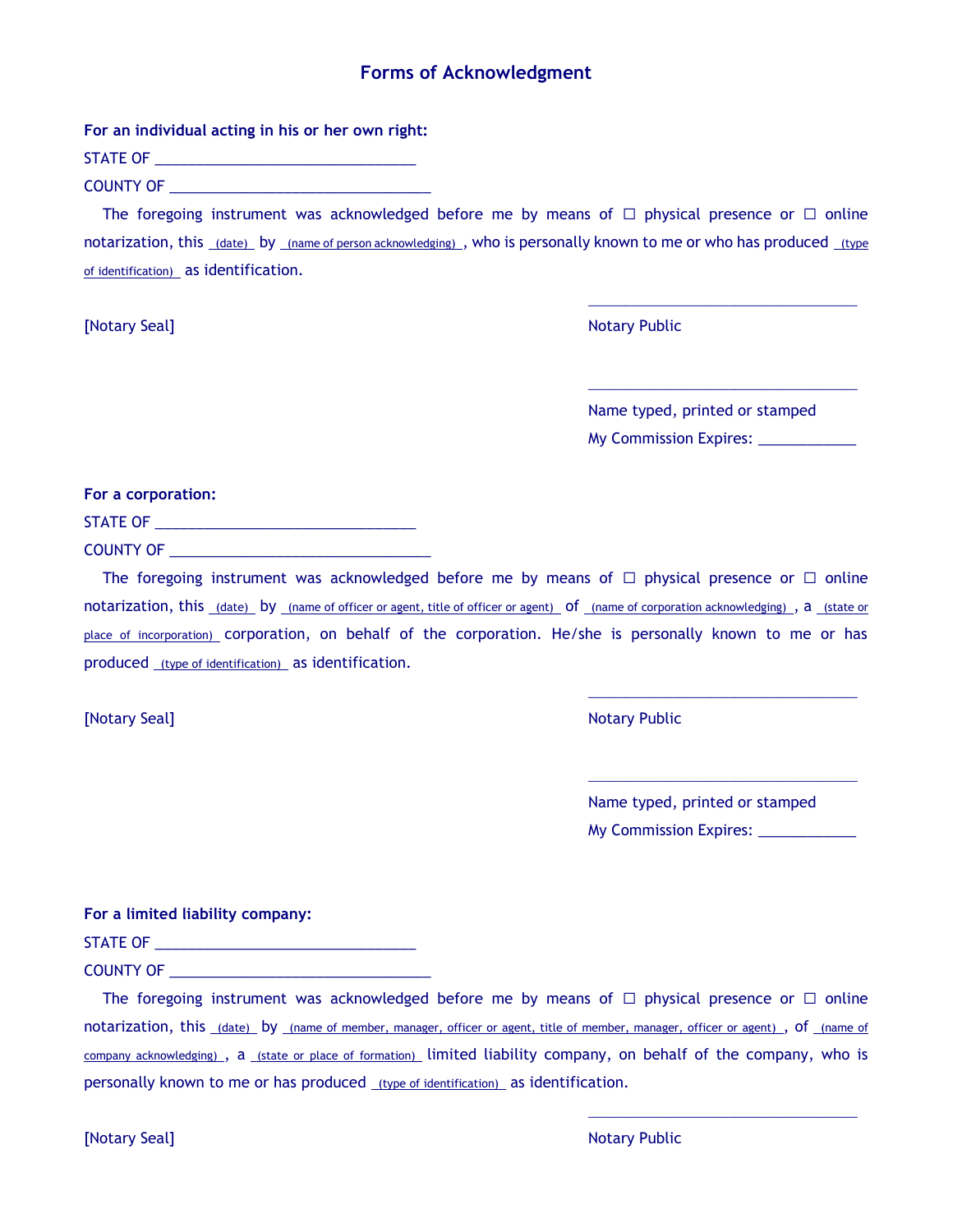Name typed, printed or stamped My Commission Expires: \_\_\_\_\_\_\_\_\_\_\_

\_\_\_\_\_\_\_\_\_\_\_\_\_\_\_\_\_\_\_\_\_\_\_\_\_\_\_\_\_\_\_\_\_\_\_\_\_\_\_\_\_\_\_\_

**For a partnership:**

STATE OF \_\_\_\_\_\_\_\_\_\_\_\_\_\_\_\_\_\_\_\_\_\_\_\_\_\_\_\_\_\_\_\_ COUNTY OF \_\_\_\_\_\_\_\_\_\_\_\_\_\_\_\_\_\_\_\_\_\_\_\_\_\_\_\_\_\_\_\_

The foregoing instrument was acknowledged before me by means of  $\Box$  physical presence or  $\Box$  online notarization, this (date) by (name of acknowledging partner or agent), partner (or agent) on behalf of (name of partnership), a partnership. He/she is personally known to me or has produced (type of identification) as identification.

**[Notary Seal]** Notary Public Research 2012 12:30 Notary Public Research 2013 12:30 Notary Public Research 2013

| Name typed, printed or stamped |  |
|--------------------------------|--|
| <b>My Commission Expires:</b>  |  |

\_\_\_\_\_\_\_\_\_\_\_\_\_\_\_\_\_\_\_\_\_\_\_\_\_\_\_\_\_\_\_\_\_\_\_\_\_\_\_\_\_\_\_\_

\_\_\_\_\_\_\_\_\_\_\_\_\_\_\_\_\_\_\_\_\_\_\_\_\_\_\_\_\_\_\_\_\_\_\_\_\_\_\_\_\_\_\_\_

**For an individual acting as principal by an attorney in fact:**

STATE OF **EXECUTE OF A STATE OF A STATE OF A STATE OF A STATE OF A STATE OF A STATE OF A STATE OF A STATE OF A ST** 

COUNTY OF **EXECUTE A** 

The foregoing instrument was acknowledged before me by means of  $\Box$  physical presence or  $\Box$  online notarization, this (date) by (name of attorney in fact) as attorney in fact, who is personally known to me or who has produced (type of identification) as identification on behalf of (name of principal).

**[Notary Seal]** Notary Public Research 2012 12:30 Notary Public Research 2013 12:30 Notary Public Research 2013

| Name typed, printed or stamped |  |
|--------------------------------|--|
| <b>My Commission Expires:</b>  |  |

\_\_\_\_\_\_\_\_\_\_\_\_\_\_\_\_\_\_\_\_\_\_\_\_\_\_\_\_\_\_\_\_\_\_\_\_\_\_\_\_\_\_\_\_

\_\_\_\_\_\_\_\_\_\_\_\_\_\_\_\_\_\_\_\_\_\_\_\_\_\_\_\_\_\_\_\_\_\_\_\_\_\_\_\_\_\_\_\_

| By any public officer, trustee, or personal representative: |  |
|-------------------------------------------------------------|--|
| STATE OF                                                    |  |
| <b>COUNTY OF</b>                                            |  |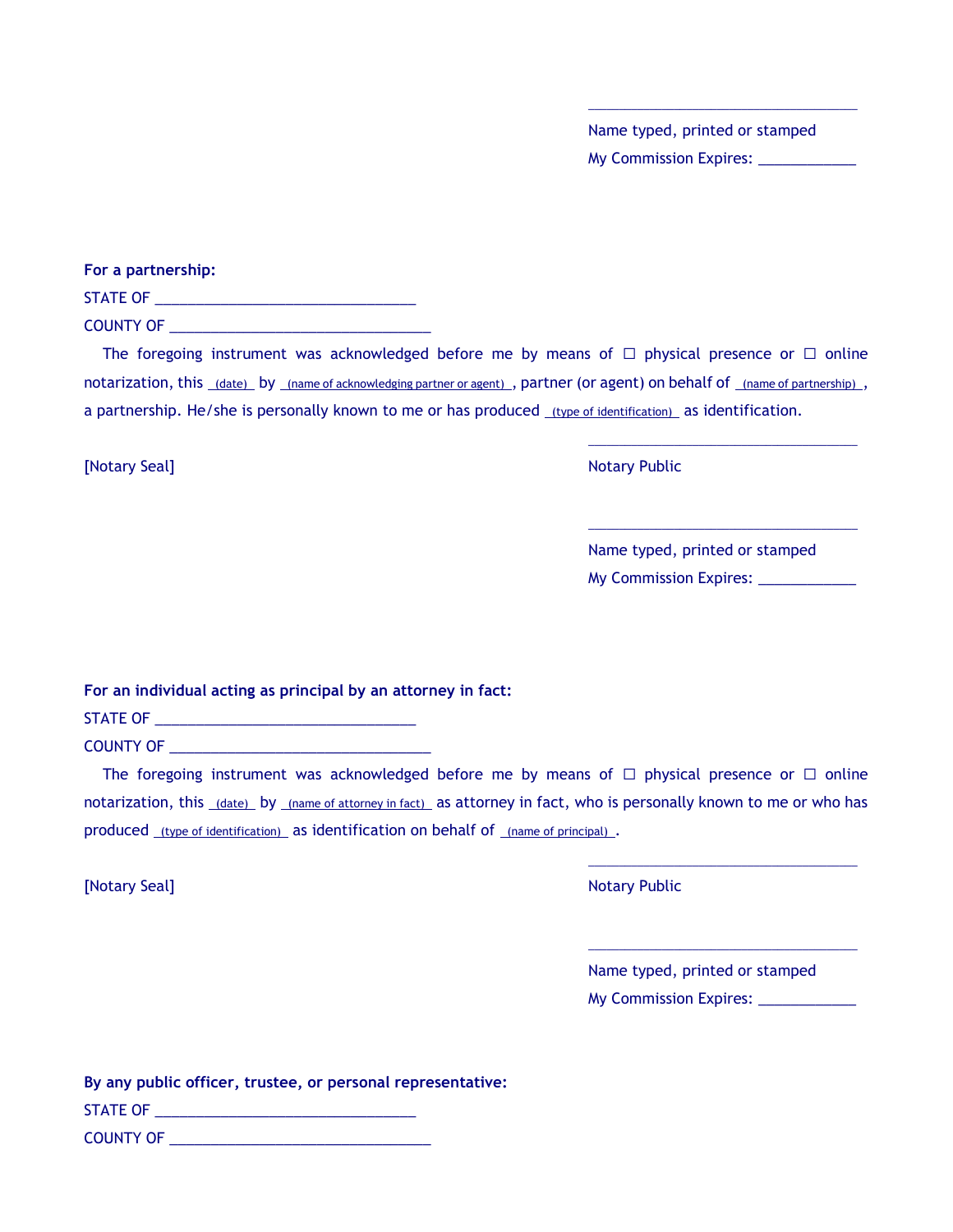The foregoing instrument was acknowledged before me by means of  $\Box$  physical presence or  $\Box$  online notarization, this (date) by (name and title of position), who is personally known to me or who has produced (type of identification) as identification.

[Notary Seal] Notary Seal] **Notary Seal** Sea Notary Public Research 2012 12:00 Notary Public

Name typed, printed or stamped My Commission Expires: \_\_\_\_\_\_\_\_\_\_\_\_\_

\_\_\_\_\_\_\_\_\_\_\_\_\_\_\_\_\_\_\_\_\_\_\_\_\_\_\_\_\_\_\_\_\_\_\_\_\_\_\_\_\_\_\_\_

\_\_\_\_\_\_\_\_\_\_\_\_\_\_\_\_\_\_\_\_\_\_\_\_\_\_\_\_\_\_\_\_\_\_\_\_\_\_\_\_\_\_\_\_